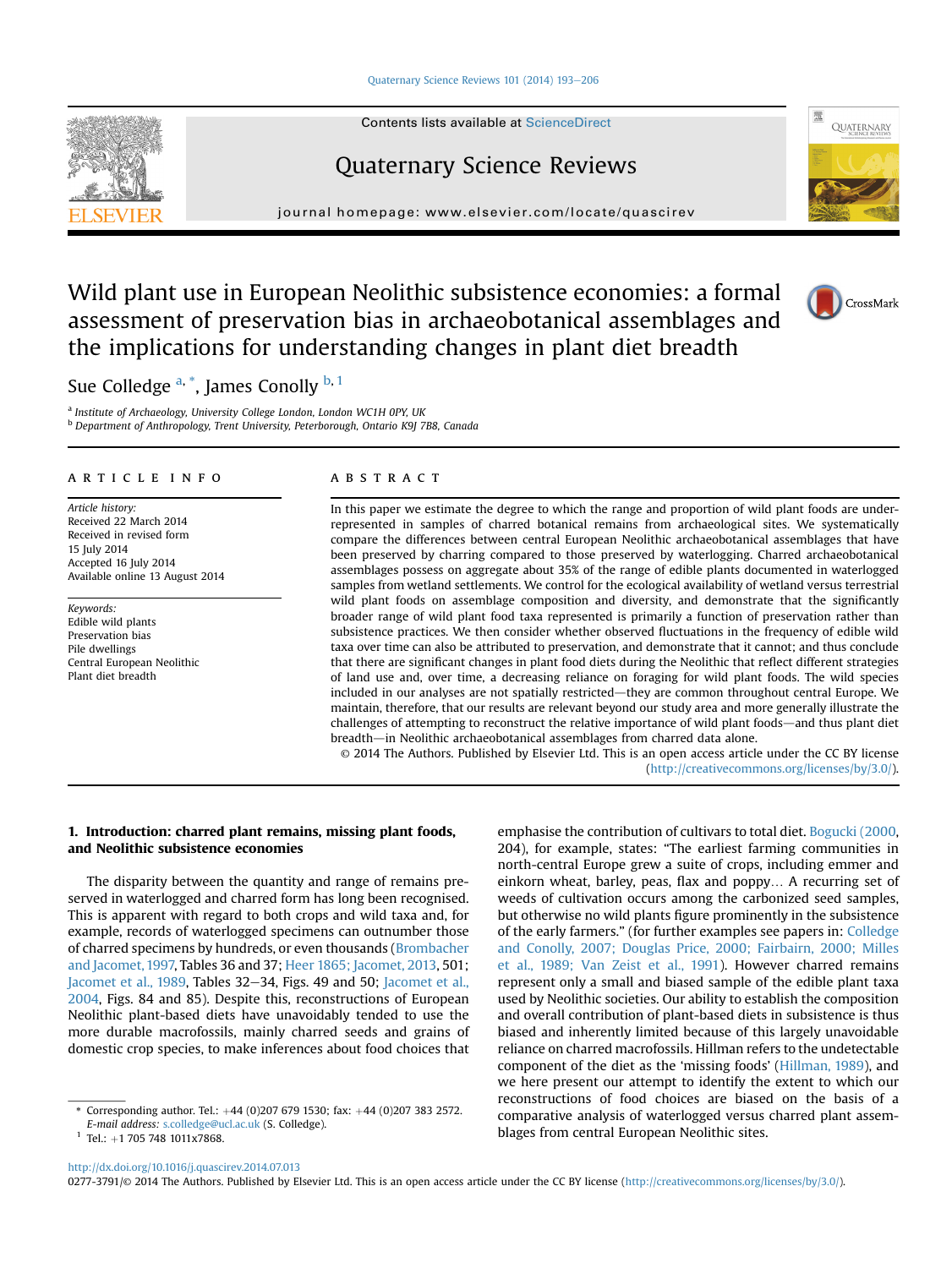#### 1.1. Formation and interpretation of archaeobotanical samples

In comparison to charring, preservation by waterlogging in anoxic or anaerobic conditions results in less taphonomic bias and the composition of waterlogged samples is likely to resemble more closely the original suites of plants utilised [\(Jacomet, 2013](#page-11-0), 500; [Willerding, 1971,](#page-13-0) 181). There is little or no discrimination (e.g., on the basis of robustness of plant components) as to what is preserved: soft fruits, underground storage organs and leafy vegetables, together with more fragile plant parts, such as pericarp, leaves, flowers, catkins, etc., that rarely survive after exposure to heat remain intact and, by comparison, overall losses are relatively small.

Pétrequin's ethnographic accounts of the deposition and accumulation of debris from daily activities at the pile-dwelling villages of the Toffinu on Lake Nokoue in the Republic of Benin are pertinent to the present study ([P](#page-12-0)é[trequin, 1986](#page-12-0)). The Toffinu ("men of the water") were previously dryland farmers who subsequently adapted to living on marshes and lakes in pile-dwellings. Petrequin notes that food waste (including nuts, seeds, grains, shells and fish bones) was thrown into the water through trap doors in floors in the kitchen areas (Pétrequin, 1986, 65). Likewise, human excrement was discharged via openings in houses directly onto the waterlogged sediments below. Rubbish accumulated into dumps that formed artificial islands and use was made of these as small livestock pens. Waste from several families would often form larger islands that provided shelter for larger animals such as cattle. There was a process of sorting on/in the sediments according to density or size of the organic elements ejected from the houses. Pétrequin describes patterns of deposition in layered lenses of a variety of anthropogenic debris at different depths of water such that heavier items (logs, branches) settled further out into the lake and lighter ones closer to the shore [\(P](#page-12-0)é[trequin, 1986](#page-12-0): Fig. 14). The cycle of deposition of organic materials, accumulation and incorporation in waterlogged sediments continued after houses were abandoned and had collapsed into the water, contents (e.g., tools that were hung from walls) often settled in exactly in the same place as they had done when the houses were occupied.

Changes in the chemical balance of the water or waterlogged sediments (e.g., addition of chemical contaminants, changes in the availability of oxygen or increased acidity or alkalinity) can, however, initiate the decomposition process and also create conditions in which bacteria that cause organic decay are activated ([Brinkkemper, 2006; Caple and Dungworth, 1998; Holden et al.,](#page-11-0) [2006](#page-11-0)). Decomposition of plant materials may be accelerated in near surface sediments, which are more prone to periodic dryingout and higher rates of oxygen diffusion than those at greater depths, however there appears to be no consensus as to whether or not this is the case for all sites (e.g., urban versus rural settlements; [Caple and Dungworth, 1998](#page-11-0), Section 3.7; [Carrott et al., 1996,](#page-11-0) 7; [Jones et al., 2007,](#page-12-0) 83; [Kenward and Hall, 2000; Willerding, 1991,](#page-12-0) 31). Moreover, waterlogged deposits of plant remains are relatively rare across Neolithic Europe and are restricted to the Alpine lakes and very few other wetland areas in northern Europe (e.g., northern Germany: [Kirleis et al., 2012; Kroll, 2007](#page-12-0); Netherlands: [Kubiak-](#page-12-0)[Martens, 2006, 2012; Out, 2009; Raemaekers et al., 1997; Van](#page-12-0) [Haaster, 2001\)](#page-12-0). Neolithic wells are as rare in central Europe but several structures have been found with stratified waterlogged deposits (e.g., below the water table) and from which diverse as-semblages of plant remains have been recovered ([Zerl and Herbig,](#page-13-0) [2012](#page-13-0)).

Plant materials used as fuels are a common source of charred remains, as are stored products that are destroyed in accidental or deliberate fires (e.g., to dispose of infested crops, or as a result of acts of violence; [Van der Veen, 2007,](#page-13-0) 979). In addition, charred

remains typically derive from the unintentional burning of plant foods and plant materials during preparation, processing or cook-ing ([Hillman, 1981,](#page-11-0) 139-140). Modern charring experiments have demonstrated that the ability of plants to survive is dependent on their morphology (i.e., both physical and chemical) and on the construction, temperature and duration of the fires ([Boardman and](#page-11-0) Jones, 1990; Guarino and Sciarrillo, 2004; Gustafsson, 2000; Märkle [and R](#page-11-0)ö[sch, 2008; Wilson, 1984; Wright, 2003](#page-11-0)). Dry seeds with low densities combust more readily when heated and are more likely to survive intact than those that are fresh and have higher densities. Equally likely to survive are specimens with low oil content ([Wilson, 1984](#page-13-0), 204-205; [Wright, 2003](#page-13-0), 578). The experiments also demonstrate that plant materials burned in a reducing atmosphere (e.g., buried in the deposits underlying the fire or completely embedded within its fabric) can withstand higher temperatures for longer than under oxidising conditions and that exposure to intense heat over long periods results in the greatest losses ([Boardman and Jones, 1990](#page-11-0), Fig. 1; [Wilson, 1984](#page-13-0), Table 6; [Wright,](#page-13-0) [2003](#page-13-0), 578). Cereal chaff was shown to be less durable than grains at high temperatures (Boardman and Jones,  $1990$ ,  $4-6$  and Fig. 1); other less robust plant parts, such as soft fruits, leaves, roots/rhizomes/bulbs (etc.), are rarely preserved in charred assemblages ([Willerding, 1971, 1991](#page-13-0)).

The seeds of some species are able to withstand considerable additional heat after charring and prior to total destruction whereas others have a much narrower range of survival and are thus more fragile in charred form. In oxidising conditions, for example, cereals tolerate greater increases in temperature than oil rich seeds such as Linum usitatissimum (domestic flax) and Papaver somniferum (opium poppy) before being reduced to ash ([Boardman and Jones, 1990,](#page-11-0) 4-5; [M](#page-12-0)ärkle and Rösch, 2008,  $S260-261$ ). The fragility of the plant components is highlighted by the fact that proportional losses after burning have been shown to be great: in experimental firing of hearths and houses between 60 and 80% of cereal grains failed to survive and there were similar, if not greater losses for seeds of wild species [\(Guarino and Sciarrillo,](#page-11-0) [2004](#page-11-0), Figs. 3, 6 and 11; [Gustafsson, 2000,](#page-11-0) Figs. 3 and 6). Archaeological samples after burning are therefore likely to comprise species with more resilient seeds and the probability is low that their overall composition bears direct relationship to the original taxa proportionality or diversity. Incomplete burning resulting in charring is a means by which only a subset of the plants originally used at a settlement survives and partial destruction is a more apt description of the process than preservation (cf. [Wilson, 1984,](#page-13-0) 201).

In spite of these taphonomic limitations the analytical scope of charred assemblages is considerable. Charred remains dominated by crops (e.g., cereals and pulses) and wild plant species (e.g., mostly those common to cultivated fields) are ubiquitous on Neolithic and later sites across Eurasia ([Hillman, 1981; M. Jones, 1984, 1988;](#page-11-0) [Kn](#page-11-0)ö[rzer, 1971](#page-11-0), 90–91; [Van der Veen, 1992](#page-13-0), 77). Their great interpretative strength hinges on the overall representational consistency of crops and wild species, thus facilitating spatial and temporal comparisons between sites or groups of sites (for example, see papers in [Colledge and Conolly, 2007\)](#page-11-0). The frequency with which the charred assemblages occur has enabled the development of sophisticated models concerning all aspects of arable farming systems: from the apportioning of responsibilities for production (at inter- and intra-site levels), the type of cultivation systems implemented, the organisation and scheduling of labour, the preand post-harvest tending of fields and crops, and the storage, processing and preparation of crops prior to consumption (whether by humans or animals). The basis for the interpretative models is the quantitative assessment of inter-assemblage compositional variability in the proportions of grains, chaff and seeds of wild plants.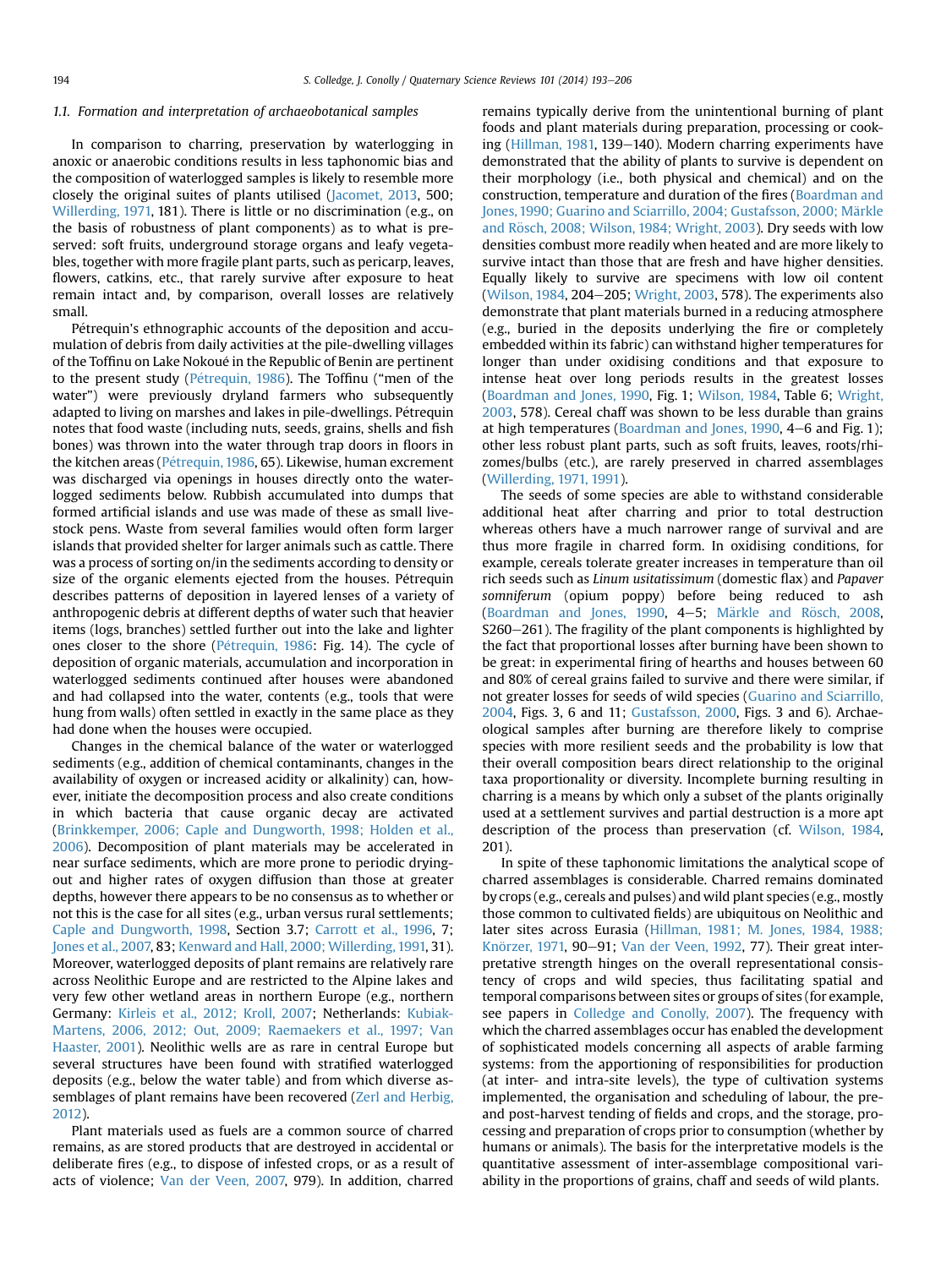The similarity was noted at early Neolithic Bulgarian sites, in terms of the ratios of grains to chaff and grains to weed seeds, between archaeobotanical samples and the various stages in the sequence of crop processing leading up to and including storage and cooking ([Dennell, 1972, 1974\)](#page-11-0). The significance of being able to identify the type of processing activities that took place was recognised, as was the necessity to take into account the effect of taphonomic filtering (e.g., as crops are cleaned and chaff and weed contaminants are removed by winnowing, sieving, etc.) prior to reconstructing subsistence economies ([Dennell, 1974](#page-11-0), 283). Hillman's seminal works in the 1970s, 1980s ([Hillman, 1973, 1981,](#page-11-0) [1984\)](#page-11-0), based on his ethnographic studies at agricultural settlements in the Aşvan region (Elâziğ province) in Turkey, strengthened this comparative approach by establishing a direct association between the modern crop processing discard recorded at the village farms and the archaeological samples. More specifically the uniqueness in composition of crop processing products and byproducts enabled accurate categorisation of the archaeobotanical assemblages and the cultivation methods from which they derived, for example, including details of tillage and harvesting techniques, sowing times and post-harvesting processing stages prior to the final preparation of the crops for consumption [\(Hillman, 1984; G.](#page-11-0) [Jones, 1984; Jones et al., 2005](#page-11-0)). The potential to classify ancient farming systems in terms of arable versus pastoralist economies, or producer versus consumer settlements, and to distinguish between intensive and extensive forms of agricultural production was realised by the use of ecological methods to assess the composition of weed species in charred assemblages ([Bogaard, 2004; Jones, 1988;](#page-11-0) [Van der Veen, 1992;](#page-11-0) see also [Stevens, 2003; Van der Veen and Jones,](#page-13-0) [2006\)](#page-13-0). In areas where woodlands are sparse and fires are of necessity fuelled by animal dung it has also been possible on the basis of charred seeds and cereal chaff preserved within matrix of the dung to gain insights into aspects of animal husbandry (e.g., livestock diets, mobility and seasonality of herding) and to what extent arable and pastoral economies are integrated to ensure sustainable systems of production for both crops and livestock [\(Bottema, 1984;](#page-11-0) [Charles, 1998; Miller, 1984, 1999; Miller and Smart, 1984; Wallace](#page-11-0) [and Charles, 2013](#page-11-0)).

## 1.2. Problem definition

We seek to quantify and to understand the source of variation in the range of wild plant use at Neolithic sites in central Europe. In particular, we wish to establish the degree to which samples of charred remains are correlated with low wild plant taxa diversity and samples of waterlogged remains with high plant taxa diversity and whether or not any correlations can be explained either by taphonomy or as a function of different types of foraging opportunities. To answer this question we compare taxonomic similarities and differences at a representative sample of Neolithic sites at which preservation of plant materials by both charring and waterlogging is recorded. We attempt to control for variation in foraging opportunity by selecting sites that are all adjacent to water or wetlands (e.g., settlements on or near lakes, watercourses and marshes) so we can a priori anticipate that they share a similar range of available plant species.

#### 1.2.1. Context

The tradition of constructing waterside pile-dwelling settlements ('Pfahlbauten') is common in the Alpine region between c.4300 and 700 cal BC and approximately 750 sites are known from six countries bordering the Alps, of which c.450 are in Switzerland ([Hafner and Schlichtherle, 2006/2007,](#page-11-0) 175; [UNESCO Welterbe](#page-13-0) Prähistorische Pfahlbauten; UNESCO World Heritage Candidature '[Prehistoric Pile Dwellings around the Alps](#page-13-0)'). House construction at these sites was modified to facilitate habitation in wetland environments, floors were elevated either on a framework of wooden supports over waterlogged sediments, or raised much higher on stilts above open water, and sometimes they were built directly on to the ground surface, covered in a waterproof layer of clay with added insulation of various plant materials [\(Hofmann, 2013,](#page-11-0) 199; [Menotti, 2012](#page-12-0), 134).

Densities of settlement at the lakes fluctuated, the most populated periods were when lake levels were low, and vice versa ([Arbogast et al., 2006](#page-11-0)). Regional scale synchroneity of settlement patterns is cited in support of arguments that favour climate as the underlying cause for the changes in occupancy at the lakesides (i.e., warm/dry phases coincidental with low lake levels, cold/wet pha-ses with high lake levels; for contrary argument see [Bleicher, 2013\)](#page-11-0). However, on the basis of exceptions, e.g., sites that are occupied during periods of elevated lake levels, some authors doubt that climate is the sole cause and suggest that the oscillations in population size had sociological origins (Pétrequin and Bailly, 2004, 44). Using the example of the population dynamics at Lakes Chalain and Clairvaux (in the French department of Jura) Pétrequin proposes that displacements between the two were part of les modalités normales during the later phases of the Neolithic (with evidence of five population displacements between c.3800- 2200 cal BC; [P](#page-12-0)étrequin,  $2005$ , Fig. 7) and were in response to depletion of local resources at one lake in favour of plentiful supplies at the other (Pétrequin, 2005, 798-799). High population densities therefore alternated between Chalain and Clairvaux and were not necessarily linked to lake levels. There is no doubt, however, that at various times during Jungneolithikum (younger Neolithic) and Spätneolithikum (late Neolithic) many sites on the lakes in southern Germany and Switzerland were abandoned and/ or occupation deposits lost or truncated due to water erosion (in particular for the period between 3550 and 3250 cal BC) and thus settlement evidence is scarce ([Arbogast et al., 2006,](#page-11-0) 408-409).

## 1.2.2. Neolithic plant representation: wetland versus dryland preservation

Preservation conditions at wetland settlements are optimal for all discarded organic materials that fall into the water and become embedded within waterlogged sediments (see [Jacomet and Kreuz,](#page-12-0) [1999,](#page-12-0)  $102-3$ ; [Willerding, 1991,](#page-13-0)  $32-33$  and Tables 3 and 5). For example, at Arbon Bleiche 3 it is estimated that about 800,000 waterlogged remains would have been recovered if the whole site had been excavated (extrapolated from around 21,000 items sorted from a 20  $m<sup>2</sup>$  section; [Jacomet et al., 2004,](#page-12-0) 416) and with preservation conditions in the cultural deposits that are described as 'near optimal' the average number of items per litre of sediment is 10,000 ([Jacomet et al., 2004,](#page-12-0) 384). Equally large quantities are recorded at other sites: at Horgen Scheller 495,108 items are identified in layers 3 and 4, and seed concentrations per litre are approximately 10,000 and 7,000, respectively for the two layers ([Favre, 2002,](#page-11-0) Fig. 180); at Pfäffikon Burg 122,469 plant remains are recorded in 54 samples with an average concentration of 11,700 items per litre ([Zibulski,](#page-13-0) [2010,](#page-13-0) 239); and at Bad Buchau-Torwiesen II 429,734 remains were sorted from 537 samples with an average density of c.12,000 items per litre ([Maier and Harwath, 2011,](#page-12-0) 351).

The quantities of charred remains found on dryland sites are, in contrast, small and the densities are much lower (see [Jacomet and](#page-12-0) Kreuz,  $1999$ ,  $102-103$ ). To highlight how extreme the differences can be we here refer to sites at which preservation is by charring (i.e., no waterlogged remains have been found), as is the case for the vast majority of Neolithic sites in central Europe. On wetland settlements, where there is evidence of burning episodes (either small scale, e.g., domestic hearths and ovens, or at a larger scale, e.g., catastrophic conflagration events), charred remains are much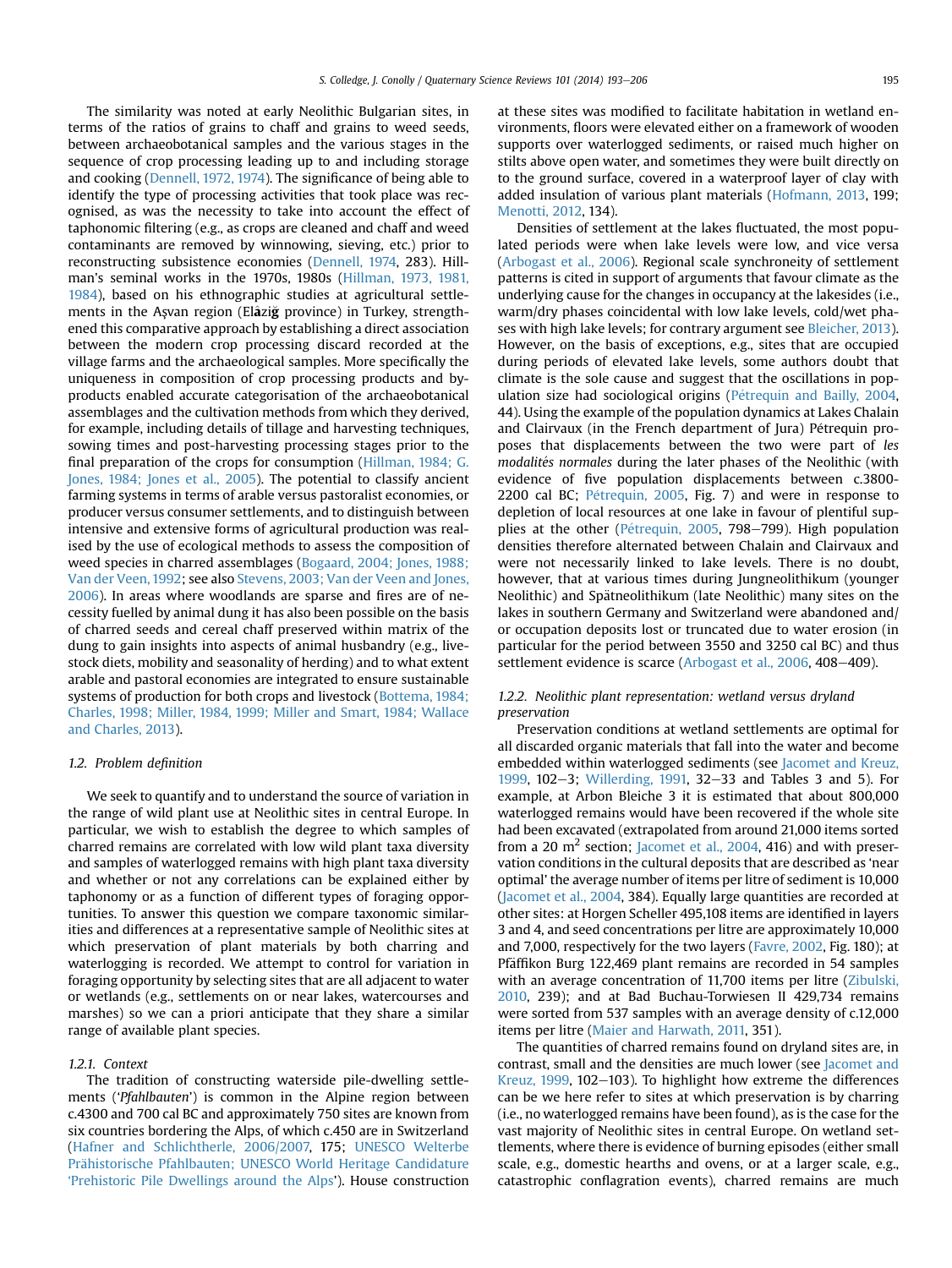<span id="page-3-0"></span>Sites and samples used in the analyses (sample details checked against [Brombacher](#page-11-0) and Jacomet, 1997, Table 36; Jacomet and [Brombacher,](#page-12-0) 2005, Table 1).

|                               | Culture (date                   | Site                                                        | Samples included in the study |                                                        |                | Sample details                                                                     |                         |                                                                                                                                                                                                                                                                      |
|-------------------------------|---------------------------------|-------------------------------------------------------------|-------------------------------|--------------------------------------------------------|----------------|------------------------------------------------------------------------------------|-------------------------|----------------------------------------------------------------------------------------------------------------------------------------------------------------------------------------------------------------------------------------------------------------------|
|                               | cal BC)                         |                                                             |                               | $\Sigma$ Samples $\Sigma$ Volume <sup>a</sup> $\Sigma$ | taxa           | Systematic<br>Charred sampling<br>(e.g., profile, single<br>surface grid) samples) | Other (e.g.,<br>random, |                                                                                                                                                                                                                                                                      |
| Endneolithikum Corded ware    |                                 | Zürich, Mozartstrasse <sup>1</sup>                          | 73                            | 36                                                     | 12             | $\mathbf x$                                                                        |                         | Profile samples taken from layer 2                                                                                                                                                                                                                                   |
|                               | $(2700 - 2400)$                 | Hegne-Galgenacker <sup>2</sup>                              | 13                            | Not known 1                                            |                | $\mathbf x$                                                                        |                         | Borehole samples                                                                                                                                                                                                                                                     |
|                               |                                 | Zürich, Mythenschloss <sup>1</sup>                          | 14                            | 28                                                     | 12             | $\mathbf x$                                                                        |                         | Profile samples taken from layer 2                                                                                                                                                                                                                                   |
|                               |                                 | Zürich-Seefeld (Kansan) <sup>1</sup>                        | 57                            | 45                                                     | 38             | $\mathbf x$                                                                        |                         | Profile samples taken from layers A, B/C, D, E/F                                                                                                                                                                                                                     |
| Spätneolthikum Late Horgen/   | Goldberg III                    | Alleshausen-<br>Grundwiesen <sup>3</sup>                    | 28                            | 20                                                     | 11             | $\mathbf x$                                                                        |                         | Samples taken across the site from a range of contexts (e.g., floors, fireplaces, peat layers,<br>remains of animal feed, etc.) <sup>I</sup>                                                                                                                         |
|                               | <b>Group (2900)</b><br>$-2800$  | Seekirch-Achwiesen <sup>3</sup>                             | 9                             | 6                                                      | 13             | $\boldsymbol{\mathsf{x}}$                                                          |                         | 1999 samples: profile P1(layers 2, 3a, 4, 5a, 5b) and single samples from layers in profile: E1<br>(detritus layer: wood fragments, seeds, bark, coprolites, etc.), E2 and E3 (clay layer: animal<br>bones, charcoal, coprolite fragments, seeds, etc.) <sup>†</sup> |
|                               |                                 | Seekirch-Stockwiesen <sup>3</sup>                           | 25                            | 8                                                      | 6              | $\mathbf x$                                                                        |                         | Samples from houses 1, 3, 4, 6 and 8 (internal and external contexts) $f$                                                                                                                                                                                            |
|                               | Middle Horgen                   | Zug-Vorstadt 26 <sup>4</sup>                                | $\mathbf{1}$                  | 3                                                      | 15             |                                                                                    | $\mathbf x$             | Sample taken from excavation trench section III                                                                                                                                                                                                                      |
|                               | $(3200 - 3000)$                 | Pfäffikon-Burg <sup>5</sup>                                 | 43                            | 188                                                    | 27             | $\mathbf x$                                                                        |                         | Samples taken across the site (on a $m^2$ grid plan) from A (earliest) and B (middle) phases                                                                                                                                                                         |
|                               |                                 | Horgen-Scheller <sup>6</sup>                                | 62                            | 59                                                     | 25             | $\mathbf x$                                                                        |                         | Samples taken across the site (on a $m^2$ grid plan) from layers 3 and 4                                                                                                                                                                                             |
|                               |                                 | Sipplingen-Osthafen <sup>7</sup>                            | 19                            | Not known 17                                           |                | $\mathbf x$                                                                        |                         | Profile samples from layers $11-15$                                                                                                                                                                                                                                  |
|                               |                                 | Zürich, Mozartstrasse <sup>1</sup>                          | 68                            | 37                                                     | 23             | $\mathbf x$                                                                        |                         | Profile samples taken from layer 3                                                                                                                                                                                                                                   |
|                               |                                 | Zürich-Seefeld (Kansan) <sup>1</sup>                        | 64                            | 53                                                     | 37             | $\mathbf x$                                                                        |                         | Profile samples taken from layers 2, 2A, 3, 4                                                                                                                                                                                                                        |
|                               |                                 | Sutz-Lattrigen (Lattrigen<br>Hauptstation VII) <sup>8</sup> | 69                            | 30                                                     | 24             | $\mathbf x$                                                                        |                         | Gridded samples taken from the earlier occupation phase (layers $1-3$ )                                                                                                                                                                                              |
|                               | Early Horgen<br>$(3400 - 3200)$ | Bad Buchau-Torwiesen II <sup>9</sup>                        | 46                            | 21                                                     | 21             |                                                                                    | $\mathbf x$             | Samples taken from a cultural layer (refuse areas in and around houses) on the basis of<br>subjective assessment of relative density of plant remains                                                                                                                |
|                               |                                 | Arbon Bleiche 3 <sup>10</sup>                               | 33                            | 185                                                    | 35             | $\mathbf x$                                                                        |                         | Samples taken across the site (on a $m2$ grid plan) from the cultural layer                                                                                                                                                                                          |
|                               |                                 | Nidau-Schlossmatte/<br>BKW <sup>8</sup>                     | 30                            | 24                                                     | 15             | $\boldsymbol{\mathsf{x}}$                                                          |                         | Gridded samples taken from cultural layer 5                                                                                                                                                                                                                          |
| Jungneolithikum Pfyn/Altheim/ | Cortaillod                      | Pestenacker <sup>11</sup>                                   | 72                            | 18                                                     | 10             | $\mathbf x$                                                                        |                         | Samples taken from section 15 (layers 6.5–6.84); volume calculated on the basis of 72 samples<br>(33 layers) of c. 250 ml each                                                                                                                                       |
|                               | $(3900 - 3400)$                 | Ergolding-Fischergasse <sup>12</sup>                        | 22                            | $b$ 155                                                | $\overline{7}$ | $\boldsymbol{\mathsf{x}}$                                                          |                         | Samples taken from cultural layers in sections $1-5$ ; volume based on total weight of 22 samples<br>of 194 kg (weight of 1 L of soil c. 0.8 kg)                                                                                                                     |
|                               |                                 | Delémont-En La Pran <sup>13</sup>                           | 14                            | $b_{18}$                                               | $\mathbf{1}$   | $\boldsymbol{\mathsf{x}}$                                                          |                         | Samples taken from dated sequence of layers $(3.601-3.703)$ in area D; volume based on total<br>weight of 14 samples of 14.7 kg (weight of 1 L of soil c. 0.8 kg)                                                                                                    |
|                               |                                 | Niederwil <sup>14</sup>                                     | $\overline{4}$                | Not known 2                                            |                |                                                                                    | x                       | Bulk sampling of cultural layer                                                                                                                                                                                                                                      |
|                               |                                 | Port Stüdeli <sup>15</sup>                                  | 16                            | $\overline{7}$                                         | 32             |                                                                                    | $\mathbf x$             | Samples taken from upper and lower cultural layers within burnt levels on the basis of<br>subjective assessment of relative density of plant remains; volume based on 16 samples with<br>total volume of 6.99 L                                                      |
|                               |                                 | Zürich, Mozartstrasse <sup>1</sup>                          | 51                            | 30                                                     | 23             | $\mathbf x$                                                                        |                         | Profile samples taken from layer 4                                                                                                                                                                                                                                   |
|                               |                                 | Ödenahlen <sup>16</sup>                                     | 8                             | Not known 25                                           |                | $\mathbf x$                                                                        |                         | 1982 samples taken from profiles G20-24, G41, G50 and E1                                                                                                                                                                                                             |
|                               |                                 | Sipplingen-Osthafen <sup>17</sup>                           | 57                            | Not known 24                                           |                | $\mathbf x$                                                                        |                         | Layers 7-9 sampled in 18 profiles located at regular intervals across the excavation area                                                                                                                                                                            |
|                               |                                 | Thayngen-Weier <sup>18</sup>                                | 10                            | Not known 12                                           |                | $\mathbf x$                                                                        |                         | Samples taken from layers $1-8$ in transect through the site; single sample taken from a byre<br>context                                                                                                                                                             |
|                               |                                 | Zürich-AKAD/<br>Pressehaus <sup>1</sup>                     | 128                           | 210                                                    | 17             | $\mathbf{x}$                                                                       |                         | Profile samples taken from layer J                                                                                                                                                                                                                                   |
|                               |                                 | Zürich-Seefeld (Kansan) <sup>1</sup>                        | 33                            | 18                                                     | 31             | $\mathbf x$                                                                        |                         | Profile samples taken from layers 5 and 9                                                                                                                                                                                                                            |
|                               |                                 | Seeberg Burgäschisee-<br>Süd <sup>19</sup>                  | 35                            | Not known 12                                           |                | $\mathbf x$                                                                        |                         | Profile samples taken from cultural layer in sector 34D (including lowest level comprising burnt<br>debris) and also several bulk samples                                                                                                                            |
|                               |                                 | Zürich, Mozartstrasse <sup>1</sup>                          | 45                            | $\mathsf{C}$                                           | 19             | X                                                                                  |                         | Profile samples taken from layers 5 and 6                                                                                                                                                                                                                            |
|                               | Egolzwil/                       | Zürich, Kleiner Hafner <sup>1</sup>                         | 17                            | $\mathbf d$                                            | 17             | $\mathbf x$                                                                        |                         | Profile samples taken from layer 4E/F                                                                                                                                                                                                                                |
|                               | Schussenried/                   | Alleshausen-Hartöschle <sup>3</sup>                         | 39                            | 12                                                     | 33             | $\mathbf x$                                                                        |                         | Samples taken from houses 1 and 2 (internal and external contexts) $f$                                                                                                                                                                                               |
|                               |                                 | Older Cortaillod Zürich, Kleiner Hafner <sup>1</sup>        | 16                            | e                                                      | 11             | $\mathbf x$                                                                        |                         | Profile samples taken from layer 4A/B                                                                                                                                                                                                                                |
|                               | $(4400 - 3900)$                 | Egolzwil $3^{20}$                                           | 103                           | 82                                                     | 21             | $\boldsymbol{\mathsf{x}}$                                                          |                         | Samples taken from a profile (dug through cultural layer 86/87) and also across the site (on a $m^2$<br>grid plan)                                                                                                                                                   |
|                               |                                 | Zürich, Kleiner Hafner <sup>1</sup>                         | 16                            | 6                                                      | 12             | $\boldsymbol{\mathsf{x}}$                                                          |                         | Profile samples taken from layer 5A/B                                                                                                                                                                                                                                |

Site references: 1[Brombacher](#page-11-0) and Jacomet 1997; <sup>2</sup> [R](#page-12-0)ösch [1990](#page-12-0); <sup>3</sup>[Maier](#page-12-0) 2004; <sup>4</sup>Jacomet and Wagner 1987; <sup>5</sup>[Zibulski](#page-13-0) 2010; <sup>6</sup>Favre [2002](#page-11-0); <sup>7</sup>[Jacomet](#page-11-0) 1990; <sup>8</sup>Brombacher 1997; <sup>9</sup>[Herbig](#page-11-0) 2006; <sup>10</sup>Jacomet et al., 2004; <sup>11</sup> <sup>12</sup>Hinton 1995; <sup>13</sup>[Brombacher](#page-11-0) and Klee 2009; <sup>14</sup>Van Zeist and [Casparie](#page-13-0) 1974; <sup>15</sup>Brombacher and Jacomet 2003; <sup>16</sup>[Maier](#page-12-0) 1995; <sup>17</sup>Riehl 2004; <sup>18</sup>Robinson and [Rasmussen](#page-12-0) 1989; <sup>19</sup>Villaret-von Rochow 1967; <sup>20</sup>[Bollinger](#page-11-0)

<sup>a</sup> To the nearest litre.

**b** Approximate volume only.

 $^{\mathsf{c}}$  Jacomet and [Brombacher](#page-12-0) (2005) record total volume of 26 L for profile, judgement and surface samples.  $^{\mathsf{d}}$  [Jacomet](#page-12-0) and surface samples,  $^{\mathsf{d}}$  Jacomet and Surface Samples.  $^{\mathsf{e}}$  Jacomet and Surface s [Brombacher](#page-12-0) (2005) record total volume of 5 L (for layers 4A-C/D) for profile, judgement and surface samples. <sup>f</sup> See note in [Maier](#page-12-0) 2004 (77, Section 1.4).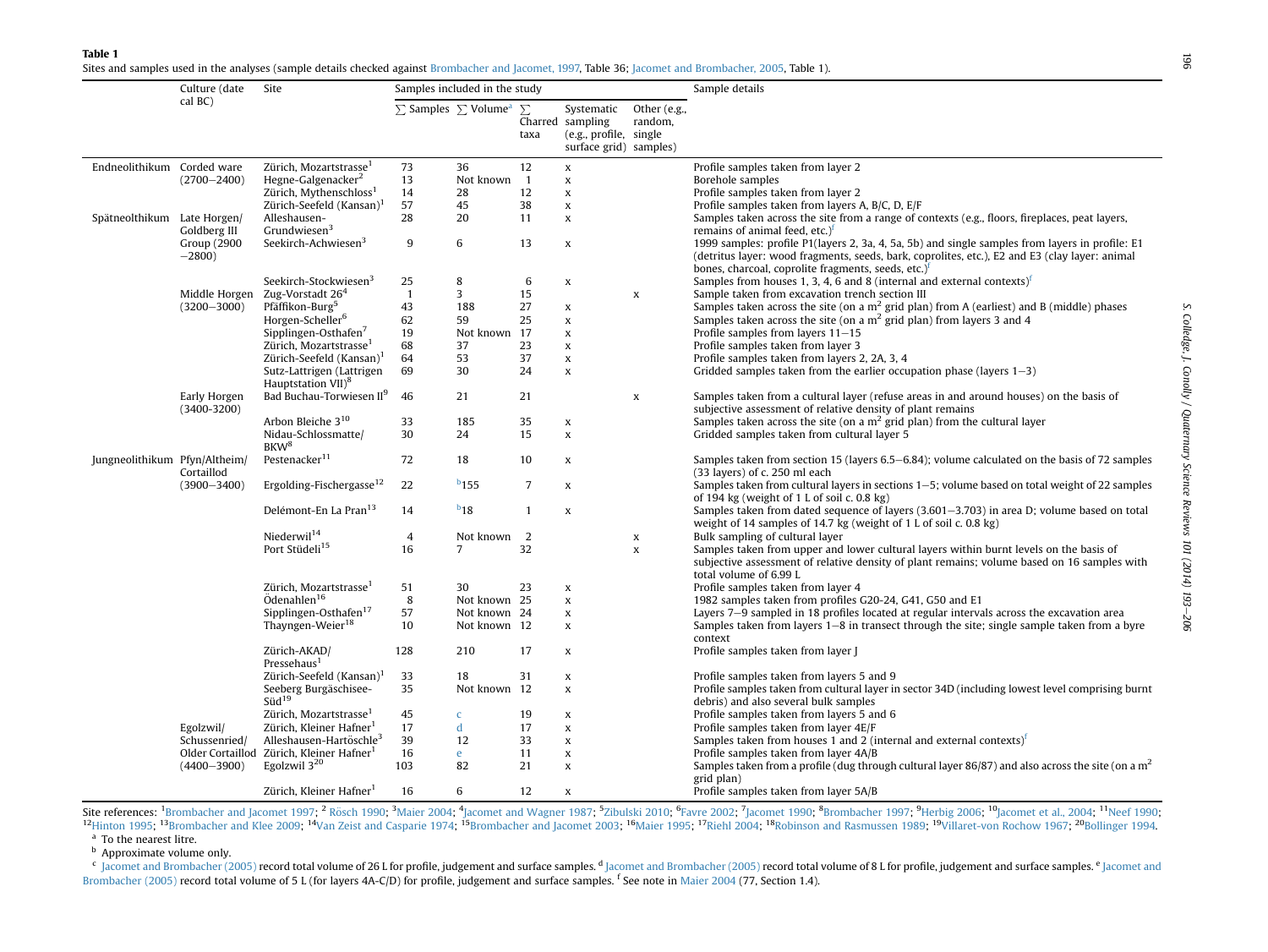better preserved than on dryland sites ([Jacomet, 2013](#page-11-0), 501); therefore, in comparison with waterlogged samples from the same sites the disparity in quantities of remains is not as great. For example, at Hornstaad-Hörnle 1A (a pile dwelling dated to the Pfyn culture and located on Lake Constance) over 150,000 charred remains were recovered from the 20-cm-thick burnt layer (fire horizon AH2) that represented destruction by fire of the entire village ([Maier, 2001,](#page-12-0) 26).

Based on data recorded from 80 phases at 51 Neolithic sites (dated from the early to final Neolithic) in western central Europe, where preservation of plant remains is predominantly by charring (e.g., 0.14% of the total number of identified specimens is mineralised), the average number of charred seeds and fruits per phase is 6154 with a density of 14 per litre ([Kreuz, 2012;](#page-12-0) see Tables 3 and 4). For 210 Neolithic sites (comprising 246 phases; date range: 6000–2500 cal BC) located in central and northwestern Europe, and at which only charred plant remains are recorded, there is an even lower average value of c.2800 specimens per phase, for 63%  $(n = 156)$  of the 246 phases there are data on volumes processed and the average number of specimens per litre is c.10 (for 37% of phases,  $n = 90$  volumes are either not provided, are incomplete or are imprecise; data taken from the [EUROEVOL](#page-11-0) database). There are also marked differences between the two preservation forms in terms of the numbers of individual taxa identified and far fewer charred than waterlogged taxa are recorded; for example, on average less than ten, or in some instances five, species are identified in charred form in comparison with over 100 species in waterlogged form [\(Jacomet, 2013,](#page-11-0) 501; [Jacomet et al., 1989,](#page-11-0) 75 and Fig. 33; see also [Willerding, 1991,](#page-13-0) Table 3).

#### 1.3. Hypotheses

Our primary focus is on the composition of the wild plant food diet, as this is the obvious missing component from most charred assemblages that preferentially record domestic cereals and pulses. Our three hypotheses address the representativeness of edible wild plants preserved in waterlogged and charred form, and also the significance or otherwise of changes over time in the frequency of use of wild plant foods.

- 1. Charred archaeobotanical samples under-represent the range of wild plant foods used by central European Neolithic populations;
- 2. Observed higher wild taxa diversity at wetland versus dryland sites is a product of better preservation not broader-spectrum subsistence strategies or wider local taxa availability;
- 3. Observed fluctuations in the frequency of edible wild plant use over time are driven by preservation bias rather than behavioural changes in subsistence practices.

#### 2. Materials and methods

#### 2.1. Sites and samples

Our study is based on published archaeobotanical reports from 27 sites dated between 4400 and 2400 cal BC located in southern Germany (in Bavaria and Baden Württemberg) and Switzerland (in the cantons of Berne, Jura, Luzern, Neuchatel, Schaffhausen, Thur- ^ gau, Zug and Zürich) [\(Table 1,](#page-3-0) [Fig. 1](#page-5-0)). The sites comprise 35 phases representing Egolzwil, Schussenried, Cortaillod, Pfyn, Altheim, Horgen, Goldberg III group and Corded Ware cultures of the Jungneolithikum (younger Neolithic), Spätneolithikum (late Neolithic) and Endneolithikum (final Neolithic; for cultural designations and date ranges see: [Manning et al. in press\)](#page-12-0). The relative order of sites and phases is according to the earliest and latest dates of occupation shown in [Jacomet and Brombacher 2005](#page-12-0), Table 1. All but one of the sites, Delémont-En La Pran (canton of Jura), are recorded as pile-dwellings; samples for analysis at Delémont-En La Pran were taken from the former meander of a stream and the authors comment that the site was probably located in the vicinity of the earlier watercourse [\(Brombacher and Klee, 2009](#page-11-0), 77).

Details of samples and sampling methods for the sites in the study are given in [Table 1.](#page-3-0) At most sites recovery of environmental materials was a priority and sampling strategies devised to maximise retrieval of plant remains were implemented from the outset of the excavations. Size of samples as well as scope of sampling (e.g., in terms of spatial coverage) were adapted with the aim of recovering suites of taxa that as closely as possible typified the range of plants originally present (i.e., representative samples; [Van der Veen](#page-13-0) [and Fieller, 1982\)](#page-13-0). Sampling methods were also designed to encompass the various depositional environments represented by waterlogged plant remains [\(Jacomet and Brombacher, 2005;](#page-12-0) [Jacomet and Kreuz, 1999,](#page-12-0) 96-102). Subjective or judgement samples refer to those taken where there are visible clusters of remains, e.g., stores of crops, threshing waste, latrine deposits, etc. (referred to as closed assemblages 'geschlossenen Fundkomplexen'; [Brombacher and Jacomet, 1997,](#page-11-0) 220), which correspond to discrete zones of activity probably relating to routine, repeated domestic processes. Less well defined deposits (open assemblages: 'offenen Fundkomplexen'), which are typically representative of disparate activities carried out over longer periods of time, are more appropriately sampled in a gridded system with samples taken at regular intervals across a site, or in profiles to give an indication of diachronic changes in layer composition. Systematic sampling is more likely to produce a greater diversity of taxa than judgement sampling, but the latter provides information about routine activities involving plants and plant products that contribute to intrasite studies, e.g., how internal space is used on settlements (see [Maier and Harwath, 2011](#page-12-0)). Our intention was to investigate intersite rather than intra-site variations in composition and therefore, where possible, it was considered more appropriate to use data derived from systematic sampling methods (e.g., that are likely to reflect mixed deposits of plant debris; Jacomet pers. comm.; [Hosch](#page-11-0) [and Jacomet, 2001,](#page-11-0) 62).

The large number of samples taken at many of the sites (the average per site/site phase is 40) is an indication of the effort expended in an attempt to optimise recovery of plant materials. Corresponding volumes are relatively small (average per sample: 1 L) but because of the excellent preservation of plant materials in sediments on wetland settlements it has been found necessary to process only small amounts in order obtain representative samples (see [Van der Veen and Fieller, 1982](#page-13-0)): 5-15 L are suggested for most sites where there is good preservation of organic remains, and even smaller volumes have been shown to be sufficient for deposits with very high densities [\(Greig, 1989,](#page-11-0) 25; [Jacomet and Kreuz, 1999](#page-12-0), 103; [Jacomet and Brombacher, 2005,](#page-12-0) 83). In contrast, sampling for charred remains on dryland sites where preservation is poor requires much larger samples, typically  $20-75$  L ([Campbell et al.,](#page-11-0) [2011,](#page-11-0) 34; [Greig, 1989](#page-11-0), 22–23; [Jacomet and Kreuz, 1999,](#page-12-0) 103).

The data used in our analyses are the amalgamated records of taxa from multiple samples taken from each site and phase in which both charred and waterlogged remains are identified (with the exception of Zug-Vorstedt 26, where a single sample only is reported). At a majority of the 35 phases (89%,  $n = 31$ ) the sampling was systematic (e.g., samples were taken either from profiles or on the basis of gridded surface collections, see [Table 1](#page-3-0)) and at only 11%  $(n = 4)$  were samples collected on the basis of subjective assessment of the relative density of plant remains in the occupation deposits (e.g., at Port Stüdeli, Bad Buchau-Torwiesen II, Zug-Vorstedt 26 and Niederwil). It is important to note that for 31%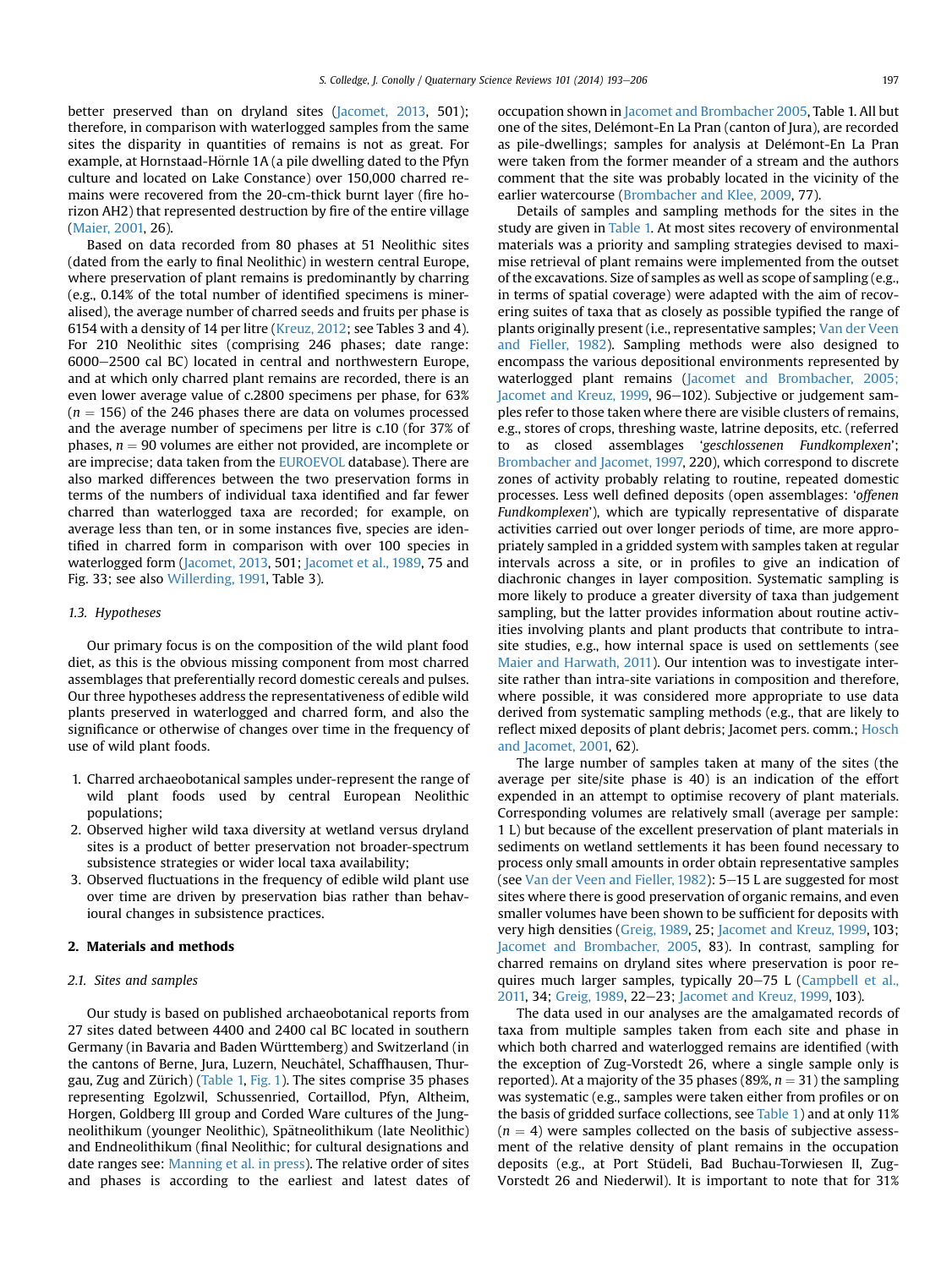<span id="page-5-0"></span>

Fig. 1. Map of the study area showing location of sites. Key: 1: Pestenacker; 2: Ödenahlen; 3: Ergolding-Fischergasse; 4: Hegne-Galgenacker; 5: Siplingen-Osthafen; 6: Seekirch-Stockwiesen; 7: Seekirch-Achwiesen; 8: Alleshausen-Grundwiesen; 9: Bad Buchau-Torwiesen II; 10: Alleshausen-Hartöschle; 11: Arbon Bleiche 3; 12: Niederwil; 13: Horgen-Scheller; 14: Zürich, Kleiner Hafner; 15: Zürich-AKAD/Pressehaus; 16: Zürich-Seefeld (Kansan); 17: Zürich, Mozartstrasse; 18: Zürich, Mythenschloss; 19: Pfäffikon-Burg; 20: Delémont-En La Pran; 21: Thayngen-Weier; 22: Egolzwil 3; 23: Zug-Vorstadt 26; 24: Nidau-Schlossmatte/BKW; 25: Port Stüdeli; 26: Sutz-Lattrigen (Lattrigen Hauptstation VII); 27: Seeberg Burgächisee-Süd.

 $(n = 11)$  of the phases the volumes sampled are less than the minimum suggested (e.g., 20 L, see previous paragraph) to ensure recovery of representative numbers of taxa from charred assemblages (between 20 and 210 L have been sampled for 49%  $[n = 17]$  of the phases; and for 20%  $[n = 7]$  the sample volumes are not known; the average volume per phase is 48 L). For just under a third of the 35 phases there is the possibility therefore that the validity of our comparisons of different forms of preservation is undermined because of the under-representation of charred remains due to insufficient sample sizes. However, a linear regression analysis of the relationship between sample size and number of identified taxa shows virtually zero correlation; in other words, with regards to charred remains wetland sites are subject to less sample size effects than dryland sites. We are therefore confident that our use of amalgamated records from small volume samples does not compromise our comparisons of taxa diversity within charred versus waterlogged samples.

All waterlogged and charred plant remains that are listed and described in published reports for the 27 sites were recorded in a database according to chronological phase (as shown in [Table 1](#page-3-0)); database records include identifications of whole and fragmentary seeds/fruits, whole and fragmentary cereal chaff, fragments of pericarp, whole and fragmentary storage organs (roots/rhizomes/

bulbs), fragments of leaves, stems, catkins and flowers (total number of records: 2269). Our analyses are based on presence records and ubiquity scores (i.e., the number of samples in which a taxon is present as a percentage of the total number of samples per phase).

## 2.2. Edibility score

Vegetal refuse that accumulates in living spaces at settlements is not exclusively food or food waste but also comprises floor sweepings, cleanings from hearths and ovens, crop processing debris, human and animal faecal matter, artefacts such as baskets and textiles, insulation and building materials ([Jacomet and](#page-12-0) [Brombacher, 2005](#page-12-0), 87; see also [Willerding, 1991,](#page-13-0) Tables 2 and 5). Moreover, the distinction between edible and non-edible wild taxa in archaeobotanical samples is far from straightforward and particularly so for waterlogged remains that consist of large quantities of plants and plant products from diverse domestic activities. Several authors comment on the problems of identifying potential food plants and note there are possibly many more than are included in published lists of gathered species but that this is difficult to prove [\(Jacomet 2009,](#page-11-0) 53; [Jacomet et al., 2004,](#page-12-0) 394; [Kirleis et al., 2012](#page-12-0), 235; [Out 2012](#page-12-0), 207-9; [Robinson and Harild](#page-12-0) [2002](#page-12-0), 93; [Tolar et al., 2011,](#page-13-0) 212; see also [Kreuz 2012,](#page-12-0) 116-117,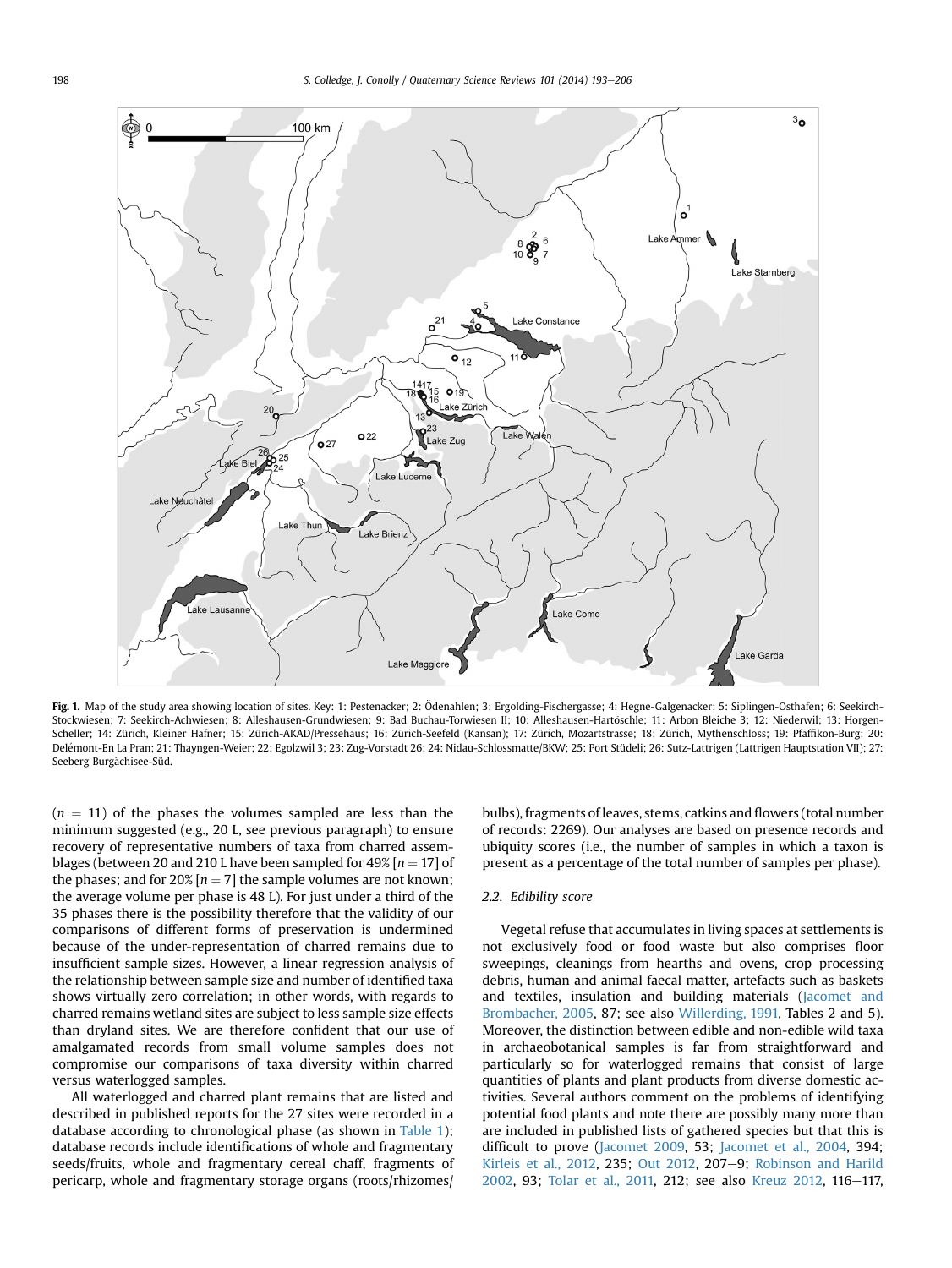who identifies 75 wild plant foods common on LBK (Linearbandkeramik) sites, including species with edible parts other than seeds/fruits). Dietary reconstructions are often based on those referred to as "obviously gathered plants" ([Jacomet, 2009](#page-11-0), Table 2; Jacquat,  $2005$ ,  $121-122$ ) and for which edibility is beyond doubt, including mainly species whose fruits and nuts are consumed (see also lists of taxa in: Karg and Märkle, 2012; Tolar et al., 2011). These still represent only a small proportion of the taxa identified on wetland settlements. Remains of wild plants found in human coprolites or embedded in residues inside cooking pots, and their co-occurrence in samples with other non-plant foods provide further confirmation of the edible status of certain taxa [\(Jacomet](#page-12-0) [et al., 2004,](#page-12-0) 395; [Jacquat, 2005,](#page-11-0) 126; [Out, 2012](#page-12-0), 207). For example, a recent publication cites the presence of Alliaria petiolata (garlic mustard) phytoliths embedded in Danish Ertebølle and Funnel Beaker culture ceramics as proof that at an early date the plant was used as a spice [\(Saul et al., 2013\)](#page-12-0).

For our analyses we required a more systematic means of identifying edible wild taxa than context alone. We thus adopted a classification system that could be applied generally to sites, regardless of quality of preservation, settlement type or geographic region. The '[Plants For A Future](#page-12-0)' (PFAF) database ([http://www.pfaf.](http://www.pfaf.org/) [org/\)](http://www.pfaf.org/) has records of about 7000 species in which each is given an edibility and medicinal rating on a 1-5 scale (5 being the most edible), together with details of plant parts that are edible (or used as spices, flavourings, infusions, etc.), how to prepare for consumption, nutritional details (calorific content, protein, mineral, vitamins, etc.), toxicity, and also growth habit, ecology, and other non-culinary uses. For each entry there is a full list of references drawn from an extensive bibliography of about 300 publications.

Of 378 wild taxa identified to family or lower rank represented at the 27 sites 61% ( $n = 230$ ) could be assigned an edibility rating of between 1 and 5 in the PFAF database and for the remaining 39%  $(n = 148)$  there were either no known uses or no entries in the database (Table 2). Parts of many of the  $1-2$  rated wild taxa (35%,  $n = 134$ ) are noted as being mildly or highly toxic and so we excluded these from our analyses on the basis that their edibility is considered questionable. We included only taxa rated  $3-5$  (25%,  $n = 96$ ) in our data set for this study (hereafter referred to as the edible wild taxa). A majority (74%,  $n = 71$ ) of these are classified as having more than one part that can be eaten. For 73% ( $n = 70$ ) the leaves, stems, young shoots, seedpods are eaten (or used as spices, flavourings, infusions, etc.); 63% ( $n = 60$ ) have seeds and fruits (including nuts: fruits with a hard shell enclosing a seed) that can be consumed; for 28% ( $n = 27$ ) the underground storage organs (roots, rhizomes, bulbs) are commonly gathered for use; 24%  $(n = 23)$  have edible flowers/flower buds; and taxa with other useful parts (e.g., oils, sap, bark, pollen) constitute  $16\%$  ( $n = 15$ ) of the total.

## 2.3. Ecological rating

Reconstruction of where in the surrounding landscape edible wild resources were collected is far from straightforward (e.g., uniformitarianism cannot necessarily be assumed; [Cappers, 1995\)](#page-11-0). Most settlement contexts (e.g., cultural layers, pits fills, middens, latrines, wells, etc.) are composed of mixed deposits that contain plant materials derived from a wide range of habitats; these are referred to by Willerding as thanatocoenoses—collections of species from different plant communities that are amalgamated as a result of secondary deposition [\(Willerding, 1991,](#page-13-0) 34-36 and Table 5). Less common are deposits that comprise palaeobiocoenoses-naturally co-occurring groups of species that decayed in situ (see [Penney et al., 2012\)](#page-12-0). The latter includes what Willerding defines as autochthonous plants, which are found in the immediate vicinity of lake settlements, e.g., marshland, peat and floodplain species.

To determine the habitats, and thus the likely collection source, the edible wild taxa represented at the 27 sites were classified according to the vegetation units described by [Ellenberg \(1988\).](#page-11-0) Our method follows that used in many of the archaeobotanical analyses of the Swiss lake settlements (e.g., including [Brombacher](#page-11-0) [and Jacomet, 1997; Favre, 2002; Hosch and Jacomet, 2001, 2004;](#page-11-0) [Zibulski, 2010](#page-11-0)). Taxa are grouped into eight vegetation units as described in [Table 3](#page-7-0).

#### 3. Results

#### 3.1. Hypothesis 1

The data set for the 27 sites includes 1068 records by presence of the 96 edible wild taxa. A majority of records (87%,  $n = 924$ ) are in waterlogged form and only 13% of records ( $n = 144$ ) are in charred form (see [Table 4](#page-8-0) for list of the most frequently occurring taxa in the samples). All 96 edible wild taxa are represented in the waterlogged remains and 34 are present in the charred remains. Our first hypothesis is thus supported: assemblages from non-waterlogged sites, on aggregate, represent 35% of the suite of edible wild taxa, versus the 100% representation on wetland sites. We conclude that reconstructions of total plant diet based on charred remains alone are undoubtedly misleading as a majority of the exploitable taxa is missing.

Note, however, that for domestic cereal grains (e.g., individual specimens and those enclosed within whole spikelets) of which there are 230 records by presence, a majority are in charred form (85%,  $n = 195$ ) and only 15% ( $n = 35$ ) are waterlogged; similarly, for pulses (e.g., domestic pea) a greater proportion is preserved in charred (67%) than in waterlogged form (33%; total number of records: 27). This suggests that charring is the primary vector by which domestic cereal grains and pulses enter the archaeological record. The former are more commonly represented in waterlogged form by fragments of bran—the cellular layers that comprise the testa and pericarp, which is problematic to identify, and this can result in an apparent under-representation in quantified lists of cereal taxa [\(Dickson, 1987; Greig, 1981,](#page-11-0) 271, 280; [Holden, 1990;](#page-11-0) [Jacomet et al., 2004,](#page-11-0) 392; [Jacomet and Brombacher, 2005,](#page-12-0) 88). In contrast, spikelet forks, glume bases, rachis fragments, glumes, culm fragments, indeterminate threshing waste, etc., are better represented in waterlogged form and in our data set of the 392 records by presence, 50% of chaff specimens are waterlogged and 50% are charred. In waterlogged samples the possibility exists therefore that there is an under-representation of cereals—in the absence of evidence for chaff, and pulses.

#### 3.2. Hypothesis 2

To test the second hypothesis we first established habitats for 96 edible wild taxa represented at the 27 sites. We amalgamated

| Table 2                                                                 |
|-------------------------------------------------------------------------|
| Classification of wild taxa (identified to species, genus, family) rep- |
| resented at the 27 sites included in the study according to edibility   |
| ratings in 'Plants for a Future' database (http://www.pfaf.org).        |

| Edibility rating     | Numbers of taxa |
|----------------------|-----------------|
| $1 - 2$              | 134             |
| $3 - 5$              | 96              |
| No known uses        | 37              |
| No records available | 111             |
|                      | 378             |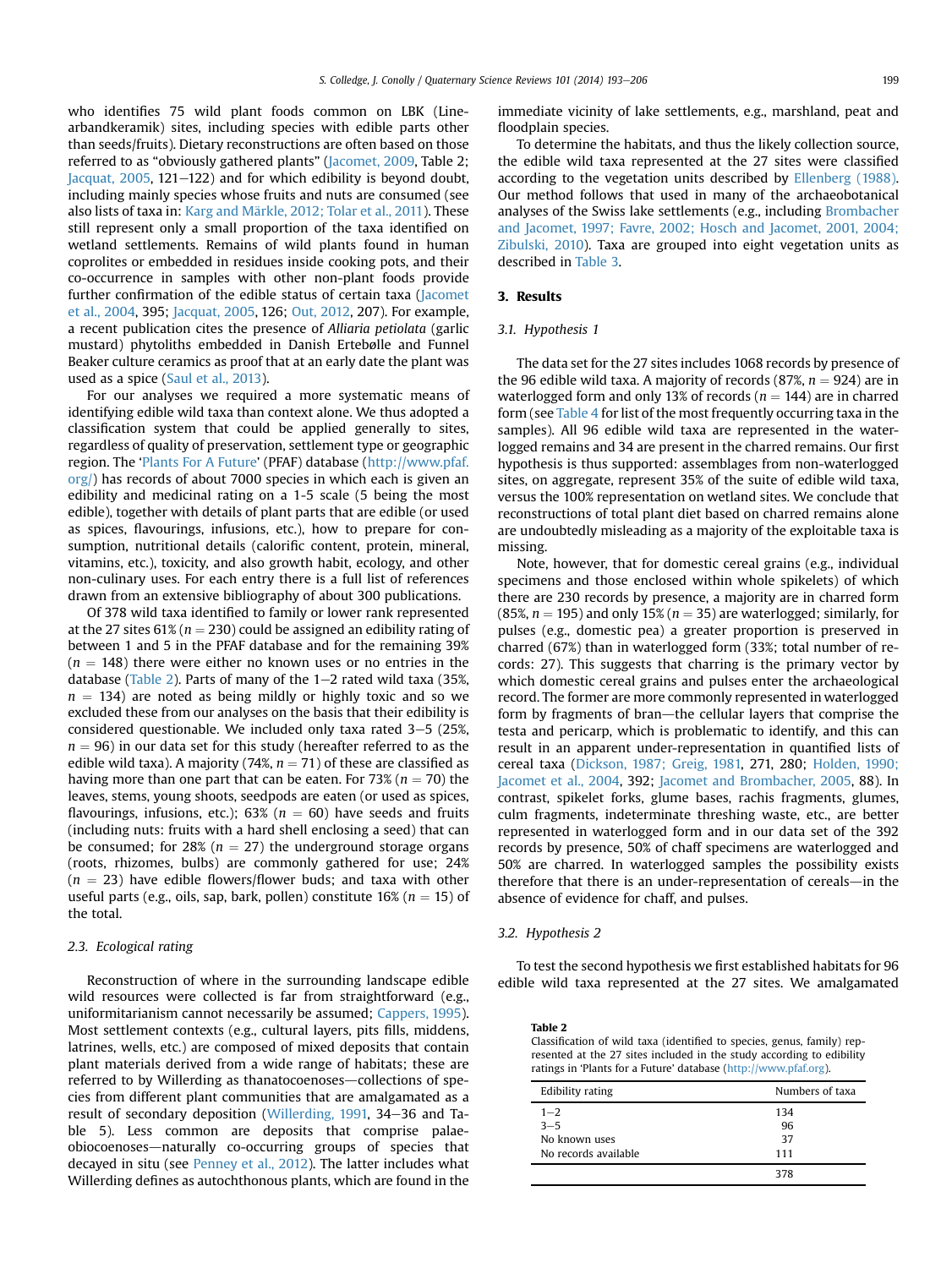<span id="page-7-0"></span>records for vegetation in units  $3-5$  to represent open herbaceous and grassland landscapes subject to disturbance by humans and animals, and also those in units  $7-8$  to include both the broadleaved and needle-leaved (coniferous) woodlands, and related communities.

A minority of both waterlogged (8%,  $n = 73$ ) and charred (3%,  $n = 5$ ) records are classified under vegetation unit 1: plants that live in permanently waterlogged habitats (e.g., belonging to rooted water plant communities and reed and tall sedge swamps, [Ellenberg, 1988,](#page-11-0) 665; [Table 5\)](#page-8-0). Taxa that grow in non-aquatic habitats dominate both the waterlogged and charred assemblages. Almost half the records for waterlogged remains ( $n = 460$ ) are of taxa common in woodland edges/clearings and woodlands/woodland communities (units 6 and  $7-8$ ), with just over a third (37%,  $n = 338$ ) representative of more open landscapes belonging to vegetation units  $3-5$ . The same trend is apparent for the charred remains: 67% of records ( $n = 97$ ) are for taxa found in units 6 and 7–8 and only 25% ( $n = 36$ ) are present in the plant communities of units 3-5. Of the 96 edible wild taxa the highest proportion grow in habitats classified under vegetation units  $3-5$  (43%,  $n = 41$ ; [Table 6\)](#page-8-0), with slightly fewer common to woodland edges/clearings and woodlands/woodland communities of units  $6, 7-8$  (41%,  $n = 39$ ). [Table 7](#page-9-0) presents examples of the calorific values (kcal/ 100g) of commonly occurring taxa (all of which are represented at the study sites) by vegetation units. Of the seeds and fruits listed (i.e., the plant food types that predominate in both waterlogged and charred records, see [Table 4](#page-8-0)) those common in woodlands have the highest values (with the exception of mustard seeds in units  $3-5$ that are not considered likely to have contributed greatly to the diet).

The waterlogged samples in our analysis do not reflect a wetland-focused gathering strategy but instead, like the charred remains, indicate foraging in woodlands and woodland edges/ clearings, or open habitats. We thus conclude that this foraging strategy is not specific to the sites we have used in our analysis and was practiced throughout the region during the Neolithic. Our hypothesis that higher taxa diversity in waterlogged samples from wetland sites versus charred samples from dryland sites is a function of preservation, not foraging strategies, is thus upheld.

## 3.3. Hypothesis 3

To assess change over time in the frequency of edible wild taxa representation (i.e., those preserved in waterlogged form only), the sites and phases were grouped chronologically by culture (as listed in [Table 1\)](#page-3-0). Mean ubiquity scores were calculated for taxa within these groups according to vegetation units  $3-5$ , 6 and  $7-8$ . [Fig. 2](#page-10-0) is a comparison of mean ubiquities for the six cultural groups (see also [Table 8\)](#page-9-0). As can be seen, mean ubiquity varies by period but values for taxa of woodland edges/clearings and woodlands/ woodland communities (units  $6, 7-8$ ) are consistently higher than

| Table 3                                                      |  |  |
|--------------------------------------------------------------|--|--|
| Descriptions of vegetation units (Ellenberg, 1988, 664–674). |  |  |

| Vegetation units | Description                                          |
|------------------|------------------------------------------------------|
|                  | Freshwater and mire vegetation                       |
| 2                | Saltwater and sea coast vegetation                   |
| 3                | Herbaceous vegetation and frequently disturbed sites |
|                  | Stony sites and Alpine grasslands                    |
| 5                | Heaths and grasslands determined by human and        |
|                  | animal activity                                      |
| 6                | Woodland-related herbaceous perennial and shrub      |
|                  | communities                                          |
| 7                | Needle-leaved woodland and related communities       |
| 8                | Broadleaved woodland and related communities         |

those for the more open landscapes (of units  $3-5$ ; cf. hypothesis 2 results). There are periods of high mean ubiquities (i.e., greater use) in the earlier part of the younger Neolithic (c.4400-3900 cal BC) when it is thought by some authors there was expansion of cultivable land into forests using slash-and-burn (swidden) agriculture (Rösch, 1993; Schier, 2009; Schier et al., 2013; for contrary argu-ments see: [Jacomet et al., 2004](#page-12-0), 399; [Maier, 1999](#page-12-0), 90-91; see also [Bogaard, 2004,](#page-11-0) 96–99). Similarly high values, most notably for taxa of woodland edges/clearings, occur in the early late Neolithic (c.  $3400-3200$  cal BC), which are interpreted as indicating greater exploitation of the 'hinterlands' (literally: the land behind) during periods of elevated lake levels and when population densities are low ([Arbogast et al., 2006,](#page-11-0) 408-409; [Jacomet et al., 2004](#page-12-0), 387; [Schibler and Jacomet, 2010\)](#page-12-0). Low mean ubiquities are recorded at the end of the late Neolithic (i.e., after 3000 cal BC), which are coincidental with the earliest systematic use of ards and cattle traction for ploughing that facilitated a significant increase in the extent of cultivable land (Pétrequin, 2005, 799-801; [Schlichtherle,](#page-13-0) [2006](#page-13-0)).

Aquatic plants are rare in samples recovered from wetland settlements, which suggests, as has been argued under hypothesis 2, that a majority of the assemblages represents the edible wild plants collected from areas beyond the immediate environs, in the open landscapes and bordering woodlands [\(Hosch and Jacomet,](#page-11-0) [2001,](#page-11-0) 65; [Jacomet and Brombacher, 2005,](#page-12-0) 75; [Jacomet et al.,](#page-12-0) [2004](#page-12-0), 387-397; see also reconstruction of landscape around Hornstaad Hörnle IA on Lake Constance, [Menotti, 2012](#page-12-0), 107, citing [Maier, 2001,](#page-12-0) 166, Fig. 106). Changes in the frequency of use of the edible wild plants could therefore be related to changes in the mosaic of vegetation communities around the settlements and to the relative availability of certain taxa. Pollen data from cores taken at the Alpine lakes show that until the beginning of the younger Neolithic the surrounding areas were heavily forested with little sign of human impact other than small-scale clearance events (Lechterbeck et al. in press; Rösch, 1993, 2013). Spectra from higher in the profiles indicate that shrubs and coppiced woodland of hazel and birch dominated, and a corresponding increase in microcharcoal is thought to be associated with the management of woodland by burning [\(Jacomet et al., 2004,](#page-12-0) 391; Rösch, 1993; [Schier, 2009; Schier et al., 2013](#page-12-0)).

We conclude that changes in the frequency of use of edible wild taxa during the period c.4400-2400 cal BC are not caused by preservation bias, but instead are behavioural and correlate with major changes in land use. Hypothesis 3 is thus rejected. Increased use of wild plant foods of woodlands and associated habitats relates to foraging beyond the immediate surroundings of the lake settlements, as in the earlier part of the younger Neolithic when there was systematic clearance to increase cultivable land and in the early late Neolithic when woodlands were managed, for example, for the use of timber, fodder and firewood. Decreased use at the end of the late Neolithic is coincidental with the beginning of extensive agriculture, when there was large-scale production of domestic grain crops and seemingly a decreased dependence on wild plant foods.

## 4. Discussion

#### 4.1. Charred versus waterlogged preservation

There has been a long history of research into preservation conditions on Alpine lake settlements and the disparity between quantities of waterlogged and charred plant remains are particularly well documented at these sites ([Brombacher and Jacomet,](#page-11-0) [1997,](#page-11-0) Tables 36 and 37; [Heer 1865](#page-11-0); [Jacomet, 2013](#page-11-0), 501; [Jacomet](#page-11-0) [et al., 1989](#page-11-0), Tables 32–34, Figs. 49 and 50; [Jacomet et al., 2004,](#page-12-0)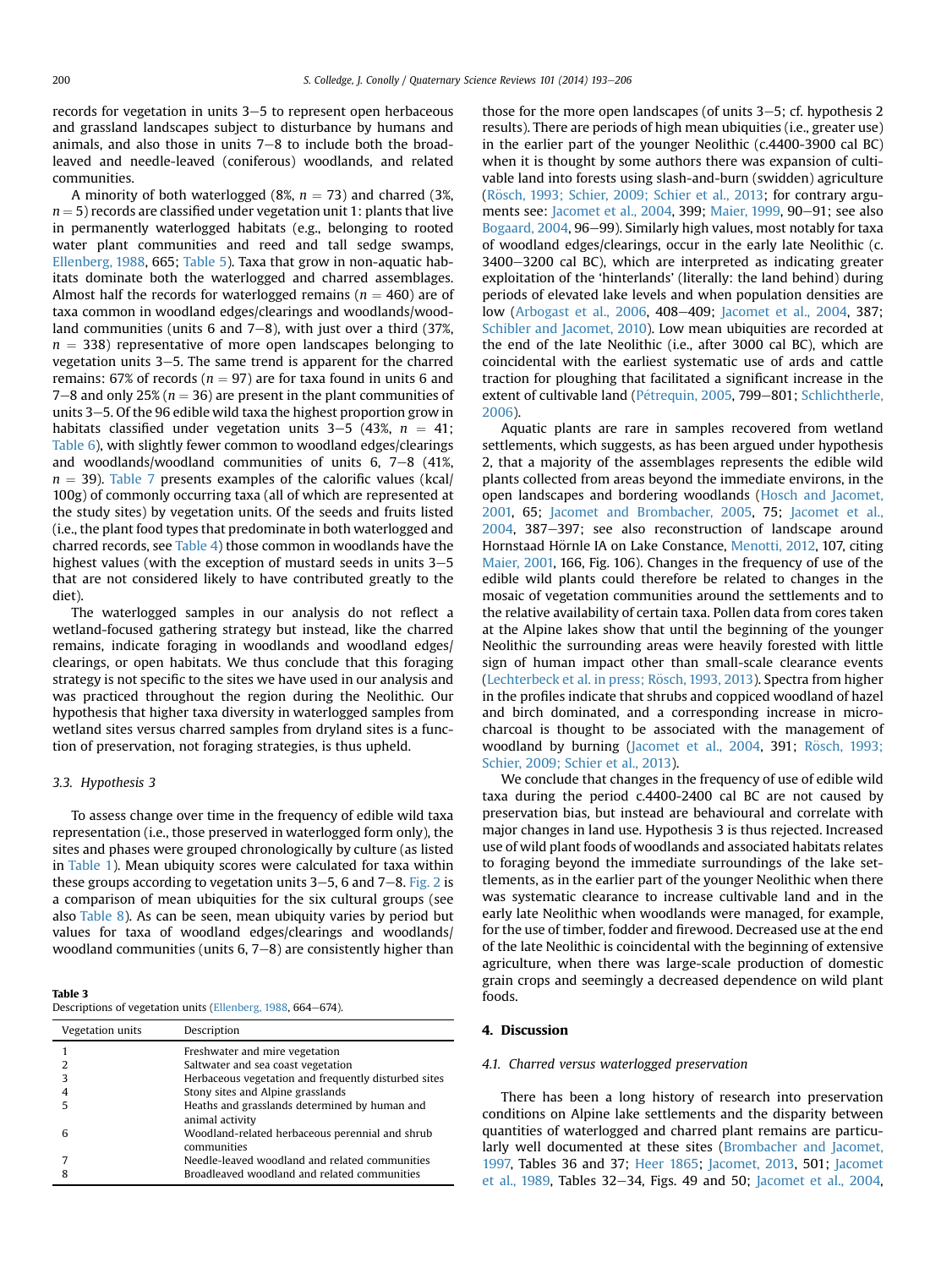#### <span id="page-8-0"></span>Table 4

Edible wild taxa represented in over 50% of waterlogged and charred records (in descending order of frequency of occurrence), together with details of parts of the plants that are edible.

|                      | Common names    | Numbers of records |         | Edible part/s                           |
|----------------------|-----------------|--------------------|---------|-----------------------------------------|
|                      |                 | Waterlogged        | Charred | (as listed in:<br>http://www.pfaf.org/) |
| Malus sylvestris     | Crab apple      | 57                 | 27      | Fruit, oil                              |
| Corylus avellana     | Hazel/nut       | 33                 | 15      | Nut/oil                                 |
| Fragaria vesca       | Strawberry      | 31                 |         | Fruit/leaves                            |
| Rubus fruticosus     | Blackberry      | 30                 |         | Fruit/leaves/root                       |
| Rubus idaeus         | Raspberry       | 30                 | 11      | Fruit/leaves/root                       |
| Fagus sylvatica      | Beech/nut       | 28                 |         | Nut/leaves/oil                          |
| Urtica dioica        | Common nettle   | 28                 |         | Leaves/oil                              |
| Quercus spp.         | Oak/acorn       | 26                 |         | Nut                                     |
| Physalis alkekengi   | Bladder cherry  | 26                 |         | Fruit/leaves                            |
| Rubus caesius        | Dewberry        | 25                 |         | Fruit                                   |
| Sambucus spp.        | Elder/berry     | 23                 |         | Fruit                                   |
| Rosa spp.            | Rosehip         | 23                 |         | Seeds/fruit/flowers                     |
| Brassica rapa        | Turnip/rape     | 23                 | 10      | Leaves/root                             |
| Chenopodium album    | Fat hen         | 23                 | 9       | Seeds/leaves/flowers                    |
| Phragmites australis | Common reed     | 22                 |         | Seeds/leaves/stem/                      |
|                      |                 |                    |         | rhizome                                 |
| Origanum vulgare     | Oregano         | 21                 |         | Leaves                                  |
| Sambucus nigra       | Elder/berry     | 19                 |         | Fruit/flowers                           |
| Arctium minus        | Lesser burdock  | 19                 |         | Seeds/leaves/stems/                     |
|                      |                 |                    |         | roots                                   |
| Prunus spinosa       | Blackthorn/sloe | 19                 |         | Seeds/fruit/flowers                     |
|                      | Total number    | 506                | 72      |                                         |
|                      | of records      |                    |         |                                         |

Table 5

Proportional representation of records for wild edible taxa in waterlogged and charred form classified according to Ellenberg's vegetation units.

| Units   |                                                                                                                                                                     | Numbers of records |         | % of total  |         |
|---------|---------------------------------------------------------------------------------------------------------------------------------------------------------------------|--------------------|---------|-------------|---------|
|         |                                                                                                                                                                     | Waterlogged        | Charred | Waterlogged | Charred |
|         | Freshwater and mire vegetation                                                                                                                                      | 73                 |         |             |         |
|         | Saltwater and sea coast vegetation                                                                                                                                  |                    |         |             |         |
| $3 - 5$ | 3: Herbaceous vegetation of frequently disturbed sites; 4: stony<br>sites and alpine grassland; 5; heaths and grasslands determined<br>by human and animal activity | 338                | 36      | 37          | 25      |
| 6       | Woodland-related herbaceous perennial and shrub communities                                                                                                         | 197                | 41      | 21          | 28      |
| $7 - 8$ | 7: Needle-leaved woodland and related communities: 8:<br>broadleaved woodland and related communities                                                               | 263                | 56      | 28          | 39      |
|         | Unassigned taxa                                                                                                                                                     | 44                 |         |             |         |
|         | Total number of records                                                                                                                                             | 924                | 144     |             |         |

Figs. 84 and 85). For example, relative proportions of waterlogged and charred specimens have been calculated for several of the settlements on Lake Zürich and range from between about 80% waterlogged to 20% charred and 95% waterlogged to 5% charred (e.g., see [Brombacher and Jacomet, 1997,](#page-11-0) Table 37; see also [Willerding, 1991,](#page-13-0) [Table 3](#page-7-0) in which the ratios of waterlogged to charred taxa at Neolithic and Bronze Age sites are comparable). Differences are as exaggerated in samples taken from basal deposits within the shafts of two LBK wells in central Europe, at Erkelenz-Kückhoven (North Rhine-Westphalia) 84% of all cultivated plants are uncharred and only 16% are charred and a comparable trend is noted in samples from the well at Brodau (Saxony; Zerl and Herbig,  $2012$ ,  $4-5$ ). The authors also note that cereal grains are only found in charred form in both wells whereas the chaff is both charred and uncharred, the latter being far more common ([Zerl and Herbig, 2012](#page-13-0), Figs. 3 and 4). Pulses are also found with greater frequency in charred form, as has been noted at several of the Lake Zurich sites ([Jacomet et al., 1989](#page-11-0), 60, Ta-bles 11 and 36; see also [Kn](#page-12-0)ö[rzer, 1971](#page-12-0), 90). Similar proportional disparity is noted in a study of formation processes at four Libyan and Egyptian sites in which Van der Veen calculates that assemblages comprise about 80% desiccated and 20% charred remains ([Van der Veen, 2007,](#page-13-0) [Table 1](#page-3-0)). Our results for edible wild taxa are in accordance with these data and confirm that overall losses in taxa diversity due to charring are likely to be in the order of 65%. It follows that the spectrum of edible resources is incomplete on most dryland sites (i.e., in the absence of preservation by desiccation) and that the chances of being able to reconstruct dietary diversity are inherently limited ([Tolar et al., 2012](#page-13-0), 54).

#### 4.2. Use of wild plant foods

The range of wild plant foods used at many central European Neolithic settlements is greatly underestimated, largely because of the difficulty of proving edibility ([Jacomet, 2009](#page-11-0), 53; [Jacomet et al.,](#page-12-0) [2004,](#page-12-0) 394; [Out, 2012](#page-12-0), 207-9; [Tolar et al., 2011,](#page-13-0) 212). Interpretations

#### Table 6

Classification of the 96 edible wild taxa (i.e., with edibility rating  $3-5$ ) included in the study according to Ellenberg's vegetation units.

| Units:               |  | 3–5 | 6 | $7 - 8$ | Un/ass | Total |
|----------------------|--|-----|---|---------|--------|-------|
| No. taxa per unit 12 |  | 41  |   |         |        | 96    |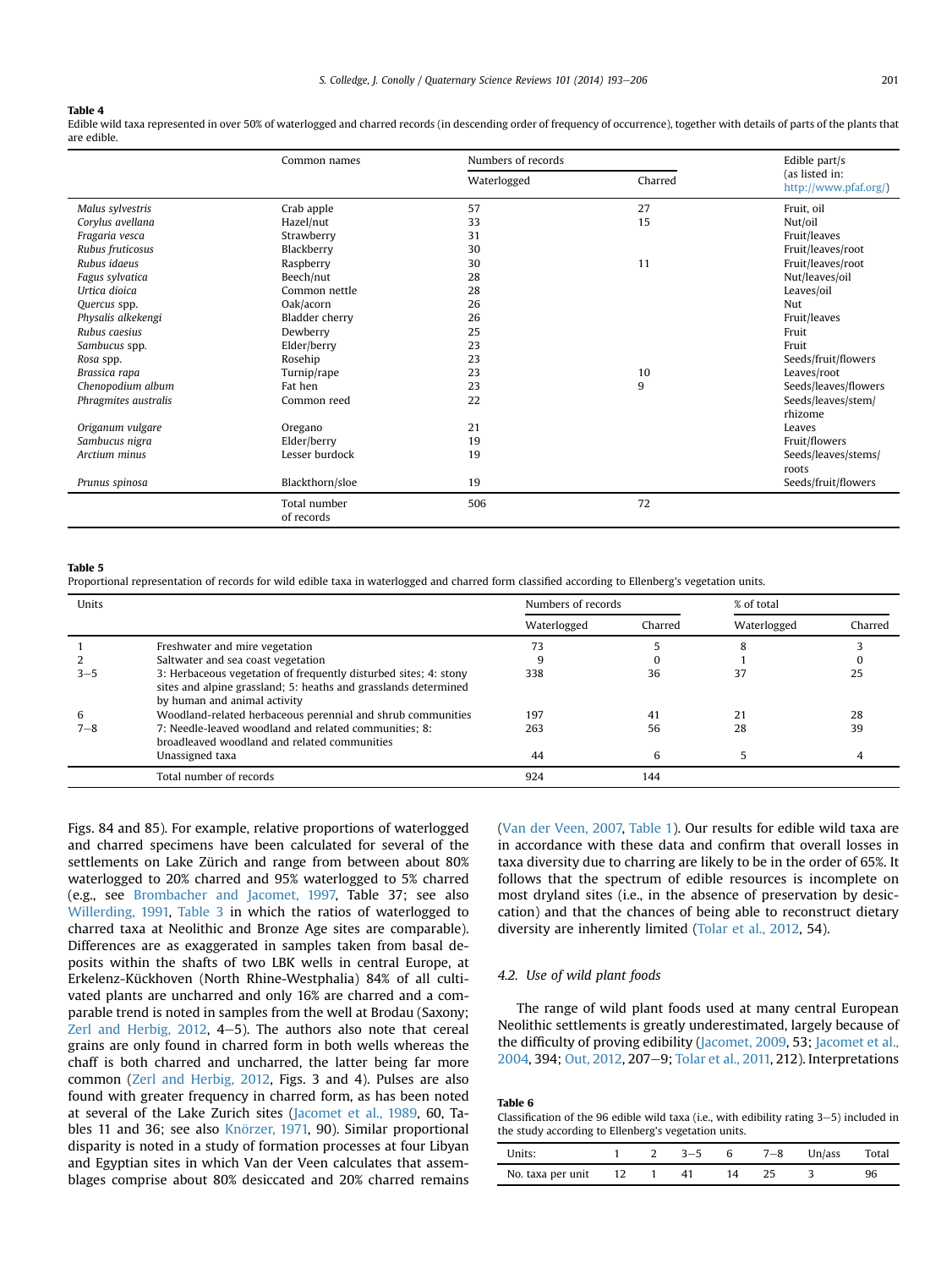<span id="page-9-0"></span>Table 7

Dietary contribution: calorific values by vegetation unit for selected plant food groups (cultivated crops also included for comparison) [all data from: [http://www.](http://www.nutritionvalue.org) [nutritionvalue.org](http://www.nutritionvalue.org) Accessed: 14 July 2013].

| Units $3-5$              |                                                                 | kcal/100g |
|--------------------------|-----------------------------------------------------------------|-----------|
| Leafy vegetables         | e.g., Mustard greens turnip greens,<br>nettles                  | 33        |
| Oils                     | e.g., Mustard oil                                               | 884       |
| Root vegetables          | e.g., Turnips, parsnips                                         | 52        |
| $Spices - leaf$          | e.g., Mint, thyme                                               | 86        |
| $Spices - seed$          | e.g., Mustard seed                                              | 508       |
| Fruits $-$ soft          | e.g., Blueberries                                               | 57        |
| Unit 6                   |                                                                 |           |
| $Fruits - soft$          | e.g., Strawberries, blackberries,<br>raspberries, elder berries | 50        |
| $Spices - leaf$          | e.g., Basil, oregano                                            | 144       |
| Units $7-8$              |                                                                 |           |
| Fruit                    | e.g., Cherries, apples, crabapples,<br>rose-hips                | 88        |
| <b>Nuts</b>              | e.g., Pine nuts, acorns, beechnuts,<br>hazelnuts                | 560       |
| <b>Spices</b>            | e.g., Wild garlic                                               | 149       |
| <b>Cultivated fields</b> |                                                                 |           |
| $Cereals - bread$        |                                                                 | 270       |
| Cereals - cooked grain   | e.g., Bulgur                                                    | 105       |
| $Cereals - flour$        | e.g., Wheat, barley, millet                                     | 353       |
| $Cereals - grains$       | e.g., Wheat, barley, millet                                     | 344       |
| $Pear - raw$             |                                                                 | 81        |
| $Peas - dried$           |                                                                 | 341       |
| $Flax - seeds$           |                                                                 | 534       |
| $Poppy - seeds$          |                                                                 | 525       |
| Oils                     | e.g., Poppy seed oil, flaxseed oil,<br>grapeseed oil            | 884       |
| Fruits $-$ soft          | e.g., Grape                                                     | 57        |

of diet-breadth are consequently based on a much-reduced number of taxa. Leafy greens/vegetables and root foods, for example, are rarely considered as having any dietary significance and are absent from most published lists of gathered plants, even though they are represented in archaeological samples.<sup>2</sup> If these missing components are taken into account the potential calorific contribution to the diet of edible wild plants is estimated as being between  $30-40%$ ([Arbogast et al., 2006](#page-11-0), 410; [Jacomet, 2009](#page-11-0), 54; [Jacomet et al., 2004,](#page-12-0) 396). At Arbon Bleiche 3 calorific yields are calculated using standardised "grain units" and, on the basis of the proportional contribution of each of the major plant food types, gathered plants (37%) are higher than both cereals (34%) and oil plants (29%; [Jacomet et al., 2004](#page-12-0), 396).

More generally, we propose that studies of Neolithic land use should consider the significant contribution that foraging for wild resources makes to diets of even more recent 'agricultural' societies (cf. [Jacquat, 2005,](#page-11-0) 122). For many indigenous societies who exploit multiple animal and plant species, including domesticates, the status of wild foods is elevated. For example, it was shown in a recent survey of agricultural and forager communities in 22 Asian and African countries that an average of 120 wild species per community is used [\(Bharucha and Pretty, 2010](#page-11-0)). Many of the edible wild plants are managed to enhance yields (e.g., by sowing seeds, irrigation of wild stands, burning to encourage new growth, replanting root foods, etc) and there is, therefore, often far less significance associated with the connotations of wild and cultivated (or wild and domesticated). The assumed dichotomy between forager and farmer is, to a large extent, invalid ([Bharucha](#page-11-0) [and Pretty, 2010,](#page-11-0) 2914-2915). Wild plants can have varied uses

#### Table 8

Comparison of mean ubiquities of waterlogged edible wild taxa by vegetation units (refer to [Table 1](#page-3-0) for sites/site phases included in the cultural groups).

| Cultural groups [number of                     | cal BC        | Ellenberg's vegetation units: |       |         |  |
|------------------------------------------------|---------------|-------------------------------|-------|---------|--|
| sites/site phases]                             |               | $3 - 5$                       | 6     | $7 - 8$ |  |
| Egolzwil/Schussenried/<br>Older Cortaillod [5] | $4400 - 3900$ | 23.85                         | 48.68 | 37.72   |  |
| Pfyn/Altheim/Cortaillod [13]                   | 3900-3400     | 19.57                         | 38.21 | 24.27   |  |
| Early Horgen [3]                               | 3400-3200     | 28.80                         | 54.23 | 32.07   |  |
| Middle Horgen [7]                              | 3200-3000     | 2437                          | 4534  | 46.38   |  |
| Late Horgen/Goldberg III<br>Group [3]          | 2900-2800     | 18.81                         | 39.00 | 35.80   |  |
| Corded Ware [4]                                | 2700-2400     | 16.17                         | 49.96 | 39.40   |  |

(e.g., 80% of the 62 edible wild species used in Nepal are recorded as having multiple uses; [Bharucha and Pretty, 2010,](#page-11-0) 2916 and Tables  $3-5$ ) and, as is emphasised in ethnobotanical and ethnohistorical accounts, their value is not always necessarily measured in terms of overall calorific return (e.g., high carbohydrate/starch content) but equally important for a balanced diet is the nutrient content (e.g., minerals and vitamins; [Bharucha and Pretty, 2010,](#page-11-0) 2917; Ertuğ, 2009, 67; [Grivetti and Ogle, 2000; Jacquat, 2005,](#page-11-0) 126). Grivetti and Ogle describe many instances in village communities where malnutrition and deficiency diseases are prevented by eating wild plant foods with high mineral and vitamin contents (e.g., in eastern Niger where over 93% of families are recorded as using more than 80 wild species with high levels of copper, iron, magnesium and zinc; and, similarly, the surveys report 280 wild herbs and vegetables used in Korea and 241 wild plants in Zambia that provide vital mineral and vitamin supplements; [Grivetti and](#page-11-0) Ogle,  $2000$ ,  $36-37$ ). Recognition that wild greens/vegetables in particular are an important source of nutrients is apparent from the ethnobotanical studies of three regions in central and southwest Turkey (Aksaray, Bodrum and Buldan) where proportional use of species for their leaves and shoots is high (e.g., more than is recorded for any other edible plant part); raw or cooked shoots of the young plants provide important nutrient supplements when cultivated varieties aren't available, i.e., between harvests: from October to May (Ertuğ, 2009, 65–67 and Tables 8.2 and 8.3). Ertuğ stresses that wild plants are thought of not only as food substitutes in times of scarcity, for example, when crops fail, but many are chosen for their health-giving properties and superior taste [\(Ertu](#page-11-0)g[,](#page-11-0)  $2009$ , 67–68). Gathering and preparation of wild plants as ingredients for meals on special occasions are also a means by which local customs and cultural identities are maintained [\(Ertug, 2009](#page-11-0),  $68 - 69$ ).

#### 4.3. Land use and availability of wild plant foods

Domestic cereals are the staple crops at all sites throughout the study period but at certain times and to varying degrees it is suggested that wild gathered foods provide important dietary supplements. Use of woodland/forest resources is emphasised at several Horgen Culture sites; for example, on the basis of proportions of wild taxa classified according to ecology those found in forests occur most frequently in the samples from the four occupation phases at Pfäffikon-Burg and together with taxa common to clearings they dominate the assemblages [\(Zibulski,](#page-13-0) [2010](#page-13-0), Fig. 399). Similarly at Arbon Bleiche 3, the plant remains provide evidence of collection strategies focussed on the forest/ forest edges, and the authors comment it was likely that "an array of different management practices was employed in order to benefit most from this landscape" [\(Jacomet et al., 2004](#page-12-0), 387). The age ranges of waterlogged timber and branches at the site

 $2$  In most instances for taxa with edible plant parts that are less durable, e.g., leaves, stems, roots/rhizomes, bulbs, etc., which occur infrequently in archaeological deposits, we only have indirect evidence of their use in the form of seeds/fruits.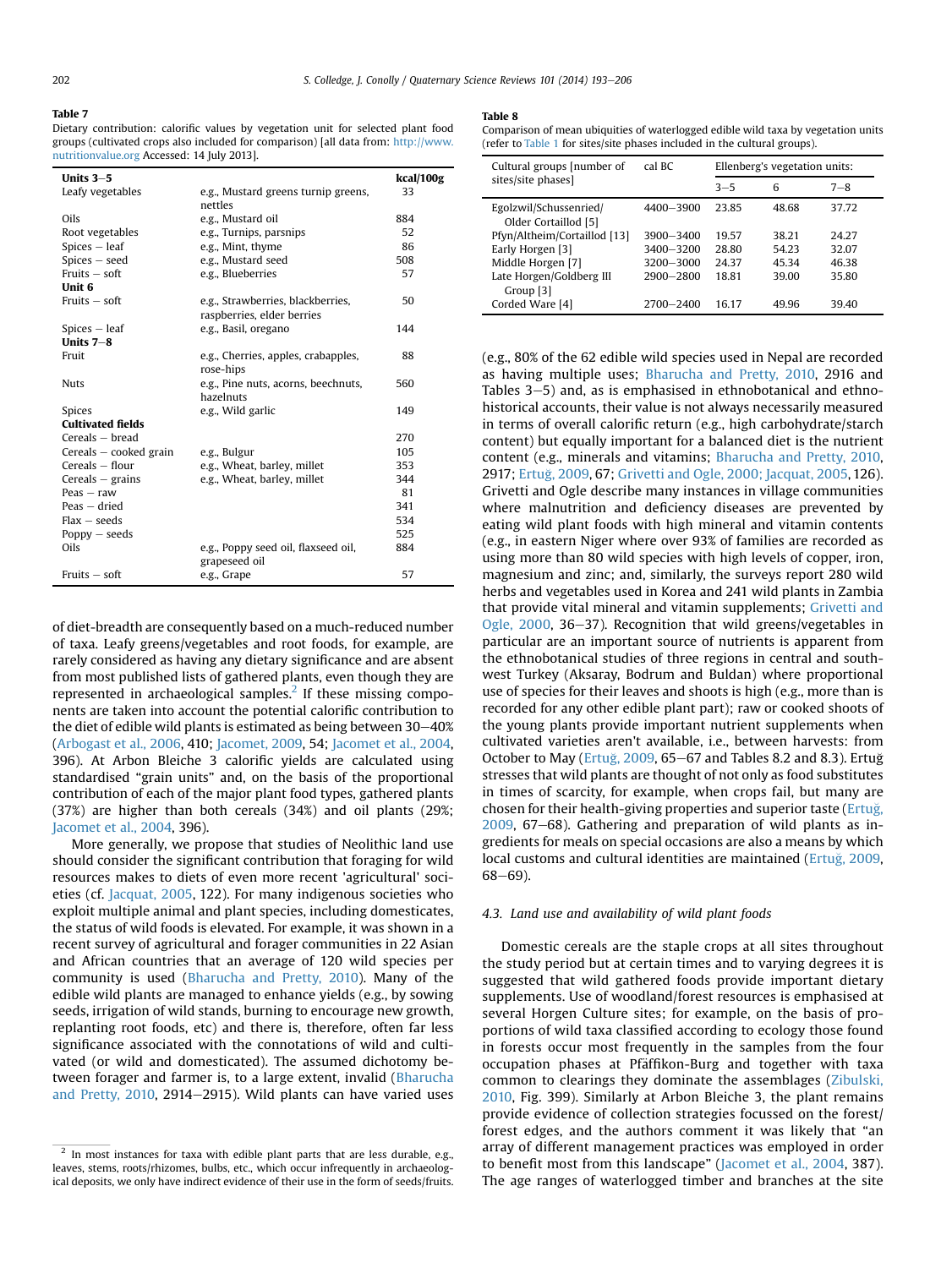<span id="page-10-0"></span>

Fig. 2. Comparison of mean ubiquities of waterlogged edible wild taxa in vegetation units 3–5, 6 and 7–8 for the six cultural groups (dates in cal BC; see [Table 8](#page-9-0) for details).

are indicative of careful management of tree species, such that those with better quality wood for construction purposes or with plentiful fodder for livestock (e.g., oaks) were preferentially left, whereas other species were felled for firewood and leafy hay, thereby opening up woodland to enhance areas for grazing and foraging ([Jacomet et al., 2004,](#page-12-0) 391; see also [Schibler, 2006,](#page-12-0) 60). On the basis of the identification and measurement of the diameters of wood charcoal from the late Neolithic site of Chalain 4 Dufraisse also concludes that trees used for building materials, fodder and for their edible fruits/seeds were preserved at the expense of those that were selectively cut down for use as fuel ([Dufraisse, 2008](#page-11-0)). Reduction of density of trees/tree canopy in this way would have favoured more light-demanding, fruitbearing trees, shrubs and herbaceous species including: hazel, hawthorn, blackthorn, crab apple, elder, raspberry, blackberry (brambles), and strawberries, which would have attracted human and animal foragers. These more open areas in the woodlands would thus have become the focus for collecting and hunting of wild resources. In North American Aboriginal societies, mixed economies were common, as management of woodlands through burning and selective felling to increase foraging productivity particularly for nuts and deer [\(Delcourt](#page-11-0) [and Delcourt, 2008\)](#page-11-0).

## 5. Conclusion

Our work emphasises the importance of taphonomic biases in the reconstruction of Neolithic plant economies. That waterlogged remains provide more robust samples for full spectrum dietary reconstruction is not a new finding, but the significance of our work is that we have been able to demonstrate that waterlogged samples provide insight into the wild plant food foraging component of the diet that is otherwise under-represented in charred samples. Furthermore, the differences in taxa representation between contemporaneous sites with waterlogged assemblages versus those where there are only charred remains are, we maintain, principally a result of preservation: the differences do not derive from different plant use strategies. In order to build more complete understanding of plant food economies it is thus essential to integrate both waterlogged and charred samples-the former offer insight overall plant diet breadth, whereas the latter are the foundation for reconstructions of crops and arable farming systems. The results of our comparative study of wild plant foods can be extrapolated more widely to make predictions about plant use in Neolithic contexts in areas where only dryland sites exist. Similar comparative studies on preservation bias are needed for the Bronze and Iron Ages; but we suspect diets were similarly broader than those that can be reconstructed from study of charred assemblages alone.

The focus of most past and recent research has been on cultivation strategies, as in the early Neolithic Linearbandkeramik cultures of central Europe where, for example, assemblages of crop and weed species have been used to differentiate between intensive versus extensive techniques, to identify sowing times and harvesting methods, and to infer possible spheres of influence with neighbouring cultural groups and thus the derivation of the farming system ([Bogaard, 2004, 2012; Kreuz, 2012,](#page-11-0) 78-90). However, wild plants obtained from foraging activities were also a component of subsistence economies and diets throughout the Neolithic and the recognition of their value to Neolithic societies has some significant implications for how we interpret subsistence behaviour. Building understanding of Neolithic diet breadth and wild plant food foraging behaviour can provide complementary insights into land use and mobility, as we have demonstrated in this study. Central place foraging models (e.g., [Bird, 1997; Zeanah, 2004](#page-11-0)) may in this regard be useful for examining shifts in composition of wild plant food diets, as such models provide robust frameworks for predicting the circumstances in which foragers will increase or decrease diet breadth. Although beyond the scope of this present study, we believe exploring Neolithic diets from a central place foraging perspective to be a source of considerable insight. To realise these objectives, however, requires a more complete record of plant use than is typically available for most study areas and is only likely to be an achievable goal in specific preservational contexts.

#### Acknowledgements

This research was funded by the European Research Council Advanced Grant #249390 awarded to Professor Stephen Shennan (UCL) for the EUROEVOL project. The paper was presented at the 2012 European Association of Archaeologists conference in Helsinki and at the 2013 International Work Group for Palaeoethnobotany conference in Thessaloniki, we are very grateful to colleagues at both for their helpful comments. Four anonymous reviewers made substantive comments on earlier versions of this paper and we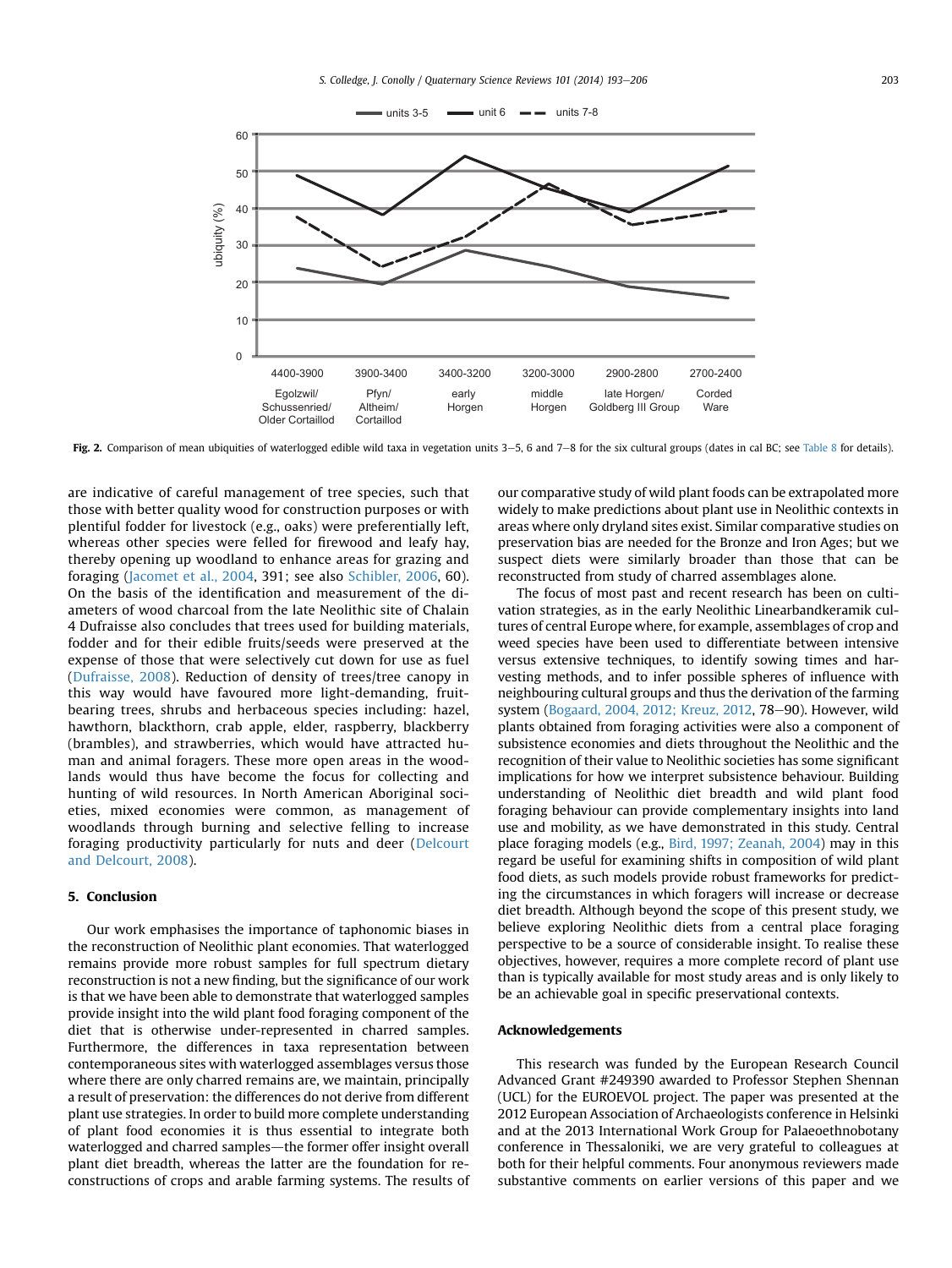<span id="page-11-0"></span>thank them for their considered and detailed reading of our work; we have amended our text accordingly to address many of the issues they raised. We are also grateful to Stefanie Jacomet who also made extremely useful suggestions that have greatly improved the paper.

#### References

- [Arbogast, R.-M., Jacomet, S., Magny, M., Schibler, J., 2006. The signi](http://refhub.elsevier.com/S0277-3791(14)00288-1/sref1)ficance of climatic fl[uctuations for lake level changes and shifts in subsistence economy](http://refhub.elsevier.com/S0277-3791(14)00288-1/sref1) [during the late Neolithic \(4300](http://refhub.elsevier.com/S0277-3791(14)00288-1/sref1)-[2400 B.C.\) in central Europe. Veg. Hist.](http://refhub.elsevier.com/S0277-3791(14)00288-1/sref1) [Archaeobot. 15, 403](http://refhub.elsevier.com/S0277-3791(14)00288-1/sref1)-[418](http://refhub.elsevier.com/S0277-3791(14)00288-1/sref1).
- [Bharucha, Z., Pretty, J., 2010. The roles and values of wild foods in agricultural](http://refhub.elsevier.com/S0277-3791(14)00288-1/sref2) [systems. Philos. Trans. R. Soc. B 365, 2913](http://refhub.elsevier.com/S0277-3791(14)00288-1/sref2)-[2926.](http://refhub.elsevier.com/S0277-3791(14)00288-1/sref2)
- [Bird, D.W., 1997. Behavioral ecology and the archaeological consequences of central](http://refhub.elsevier.com/S0277-3791(14)00288-1/sref3) [place foraging among the Meriam. Archaeol. Pap. Am. Anthropol. Assoc. 7,](http://refhub.elsevier.com/S0277-3791(14)00288-1/sref3)  $291 - 306$  $291 - 306$ .
- [Bleicher, N., 2013. Summed radiocarbon probability density functions cannot](http://refhub.elsevier.com/S0277-3791(14)00288-1/sref4) [prove solar forcing of Central European lake-level changes. Holocene 23 \(5\),](http://refhub.elsevier.com/S0277-3791(14)00288-1/sref4) [755](http://refhub.elsevier.com/S0277-3791(14)00288-1/sref4)-[765](http://refhub.elsevier.com/S0277-3791(14)00288-1/sref4).
- [Boardman, S., Jones, G., 1990. Experiments on the effects of charring on cereal plant](http://refhub.elsevier.com/S0277-3791(14)00288-1/sref5) [components. J. Archaeol. Sci. 17, 1](http://refhub.elsevier.com/S0277-3791(14)00288-1/sref5)-[11.](http://refhub.elsevier.com/S0277-3791(14)00288-1/sref5)
- [Bogaard, A., 2004. Neolithic Farming in Central Europe. Routledge, London](http://refhub.elsevier.com/S0277-3791(14)00288-1/sref6).
- [Bogaard, A., 2012. Plant Use and Crop Husbandry in an Early Neolithic Village:](http://refhub.elsevier.com/S0277-3791(14)00288-1/sref7) [Vaihingen an der Enz, Baden-Württemberg. Frankfurter Arch](http://refhub.elsevier.com/S0277-3791(14)00288-1/sref7)ä[ologische](http://refhub.elsevier.com/S0277-3791(14)00288-1/sref7) [Schriften. Habelt-Verlag, Bonn.](http://refhub.elsevier.com/S0277-3791(14)00288-1/sref7)
- [Bogucki, P., 2000. How agriculture came to north-central Europe. In: Douglas-](http://refhub.elsevier.com/S0277-3791(14)00288-1/sref127)[Price, T. \(Ed.\), Europe's First Farmers. Cambridge University Press, Cambridge,](http://refhub.elsevier.com/S0277-3791(14)00288-1/sref127) [pp. 197](http://refhub.elsevier.com/S0277-3791(14)00288-1/sref127)-[218](http://refhub.elsevier.com/S0277-3791(14)00288-1/sref127).
- [Bollinger, T., 1994. Samenanalytische Untersuchung der früh-jungsteinzeitlichen](http://refhub.elsevier.com/S0277-3791(14)00288-1/sref8) [Seeufersiedlung Egozwil 3. Dissertationes Botanicæ 221. J. Cramer, Berlin](http://refhub.elsevier.com/S0277-3791(14)00288-1/sref8).
- [Bottema, S., 1984. The composition of modern charred seed assemblages. In: Van](http://refhub.elsevier.com/S0277-3791(14)00288-1/sref9) [Zeist, W., Casparie, W.A. \(Eds.\), Plants and Ancient Man: Studies in Palae](http://refhub.elsevier.com/S0277-3791(14)00288-1/sref9)[oethnobotany. Proceedings of the Sixth Symposium of the International Work](http://refhub.elsevier.com/S0277-3791(14)00288-1/sref9) [Group for Palaeoethnobotany, Groningen, 30 May](http://refhub.elsevier.com/S0277-3791(14)00288-1/sref9)-[3 June 1983. A.A. Balkema,](http://refhub.elsevier.com/S0277-3791(14)00288-1/sref9) [Rotterdam, pp. 207](http://refhub.elsevier.com/S0277-3791(14)00288-1/sref9)-[212.](http://refhub.elsevier.com/S0277-3791(14)00288-1/sref9)
- [Brinkkemper, O., 2006. Study of the preservation quality of archaeological sites](http://refhub.elsevier.com/S0277-3791(14)00288-1/sref10) [using botanical macroremains. Ber. Rijksd. Oudheidkd. Bodemonderz. 46,](http://refhub.elsevier.com/S0277-3791(14)00288-1/sref10) [303](http://refhub.elsevier.com/S0277-3791(14)00288-1/sref10)-[312.](http://refhub.elsevier.com/S0277-3791(14)00288-1/sref10)
- [Brombacher, C., 1997. Archaeobotanical investigations of Late Neolithic lakeshore](http://refhub.elsevier.com/S0277-3791(14)00288-1/sref11) [settlements \(Lake Biel, Switzerland\). Veg. Hist. Archaeobot. 6, 167](http://refhub.elsevier.com/S0277-3791(14)00288-1/sref11)-[186.](http://refhub.elsevier.com/S0277-3791(14)00288-1/sref11)
- [Brombacher, C., Jacomet, S., 1997. Ackerbau, Sammelwirtschaft und Umwelt:](http://refhub.elsevier.com/S0277-3791(14)00288-1/sref12) Ergebnisse archäobotanischer Untersuchungen. In: Schibler, J., Hüster-[Plogmann, H., Jacomet, S., Brombacher, C., Gross-Klee, E., Rest-Eicher, A.](http://refhub.elsevier.com/S0277-3791(14)00288-1/sref12) [\(Eds.\),](http://refhub.elsevier.com/S0277-3791(14)00288-1/sref12) Ö[konomie und](http://refhub.elsevier.com/S0277-3791(14)00288-1/sref12) Ökologie neolithischer und bronzezeitlicher Ufersied[lungen am Zürichsee: Ergebnisse der Ausgrabungen Mozartstrasse, Kanali](http://refhub.elsevier.com/S0277-3791(14)00288-1/sref12)[sationssanierung Seefeld, AKAD/Pressehaus und Mythenschloss in Zürich,](http://refhub.elsevier.com/S0277-3791(14)00288-1/sref12) volume 20 of Monographien der Kantonsarchäologie Zürich, Zürich and Egg, pp.  $220 - 279$ .
- [Brombacher, C., Jacomet, S., 2003. Ackerbau, Sammelwirtschaft und Umwelt. In:](http://refhub.elsevier.com/S0277-3791(14)00288-1/sref13) [Zwahlen, H. \(Ed.\), Die jungneolithische Siedlung Port-Stüdeli, vol. 7 of Ufer](http://refhub.elsevier.com/S0277-3791(14)00288-1/sref13)[siedlungen am Bielersee. Haupt, Bern, pp. 66](http://refhub.elsevier.com/S0277-3791(14)00288-1/sref13)-[86.](http://refhub.elsevier.com/S0277-3791(14)00288-1/sref13)
- [Brombacher, C., Klee, M., 2009. Vestiges carpologiques non carbonis](http://refhub.elsevier.com/S0277-3791(14)00288-1/sref14)é[s et carbonis](http://refhub.elsevier.com/S0277-3791(14)00288-1/sref14)é[s](http://refhub.elsevier.com/S0277-3791(14)00288-1/sref14) des dépô[ts protohistoriques de Del](http://refhub.elsevier.com/S0277-3791(14)00288-1/sref14)émont-En La Pran. Cahier de Jurassienne, vol. [22, pp. 77](http://refhub.elsevier.com/S0277-3791(14)00288-1/sref14)-[210.](http://refhub.elsevier.com/S0277-3791(14)00288-1/sref14)
- [Campbell, G., Moffett, L., Straker, V., 2011. Environmental Archaeology. A Guide to](http://refhub.elsevier.com/S0277-3791(14)00288-1/sref15) [the Theory and Practice of Methods, from Sampling and Recovery to Post](http://refhub.elsevier.com/S0277-3791(14)00288-1/sref15)[excavation, second ed. English Heritage, Portsmouth](http://refhub.elsevier.com/S0277-3791(14)00288-1/sref15).
- [Caple, C., Dungworth, D., 1998. Waterlogged Anoxic Archaeological Burial Envi](http://refhub.elsevier.com/S0277-3791(14)00288-1/sref16)[ronments. Ancient Monuments Laboratory Report 22/98.](http://refhub.elsevier.com/S0277-3791(14)00288-1/sref16)
- [Cappers, R., 1995. A palaeoecological model for the interpretation of wild plant](http://refhub.elsevier.com/S0277-3791(14)00288-1/sref17) [species. Veg. Hist. Archaeobot. 4, 249](http://refhub.elsevier.com/S0277-3791(14)00288-1/sref17)-[257.](http://refhub.elsevier.com/S0277-3791(14)00288-1/sref17)
- [Carrott, J., Hall, A., Issitt, M., Kenward, H., Large, F., Milles, A., Usai, R., 1996.](http://refhub.elsevier.com/S0277-3791(14)00288-1/sref18) Suspected Accelerated insitu [Decay of Delicate Bioarchaeological Remains: a](http://refhub.elsevier.com/S0277-3791(14)00288-1/sref18) [Case-study from Medieval York. York Environmental Archaeology Unit Report](http://refhub.elsevier.com/S0277-3791(14)00288-1/sref18) [96/15.](http://refhub.elsevier.com/S0277-3791(14)00288-1/sref18)
- [Charles, M., 1998. Fodder from dung: the recognition and interpretation of dung](http://refhub.elsevier.com/S0277-3791(14)00288-1/sref19)[derived plant material from archaeological sites. Environ. Archaeol. 1, 111](http://refhub.elsevier.com/S0277-3791(14)00288-1/sref19)-[122](http://refhub.elsevier.com/S0277-3791(14)00288-1/sref19). [Colledge, S., Conolly, J. \(Eds.\), 2007. The Origins and Spread of Domestic Plants in](http://refhub.elsevier.com/S0277-3791(14)00288-1/sref20)
- [Southwest Asia and Europe. Left Coast Press, Walnut Creek \(CA\).](http://refhub.elsevier.com/S0277-3791(14)00288-1/sref20) [Delcourt, P.A., Delcourt, H.R., 2008. Prehistoric Native Americans and Ecological](http://refhub.elsevier.com/S0277-3791(14)00288-1/sref21)
- [Change: Human Ecosystems in Eastern North America since the Pleistocene.](http://refhub.elsevier.com/S0277-3791(14)00288-1/sref21) [Cambridge University Press, New York.](http://refhub.elsevier.com/S0277-3791(14)00288-1/sref21)
- [Dennell, R.W., 1972. The interpretation of plant remains: Bulgaria. In: Higgs, E.S.](http://refhub.elsevier.com/S0277-3791(14)00288-1/sref22) [\(Ed.\), Papers in Economic Prehistory. Cambridge University Press, Cambridge,](http://refhub.elsevier.com/S0277-3791(14)00288-1/sref22) [pp. 149](http://refhub.elsevier.com/S0277-3791(14)00288-1/sref22)-159
- [Dennell, R.W., 1974. Botanical evidence for prehistoric crop processing activities.](http://refhub.elsevier.com/S0277-3791(14)00288-1/sref23) [J. Archaeol. Sci. 1, 275](http://refhub.elsevier.com/S0277-3791(14)00288-1/sref23)-[284](http://refhub.elsevier.com/S0277-3791(14)00288-1/sref23).
- Dickson, C., 1987. The identifi[cation of cereals from ancient bran fragments. Circaea](http://refhub.elsevier.com/S0277-3791(14)00288-1/sref24)  $4(2)$ , 95-[102](http://refhub.elsevier.com/S0277-3791(14)00288-1/sref24).
- [Douglas Price, T. \(Ed.\), 2000. Europe's First Farmers. Cambridge University Press,](http://refhub.elsevier.com/S0277-3791(14)00288-1/sref25) [Cambridge](http://refhub.elsevier.com/S0277-3791(14)00288-1/sref25).
- [Dufraisse, A., 2008. Firewood management and woodland exploitation during the](http://refhub.elsevier.com/S0277-3791(14)00288-1/sref26) [late Neolithic at Lac de Chalain \(Jura, France\). Veg. Hist. Archaeobot. 17,](http://refhub.elsevier.com/S0277-3791(14)00288-1/sref26) [199](http://refhub.elsevier.com/S0277-3791(14)00288-1/sref26)-[210](http://refhub.elsevier.com/S0277-3791(14)00288-1/sref26).
- [Ellenberg, H., 1988. Vegetation Ecology of Central Europe \(translated by Gordon K](http://refhub.elsevier.com/S0277-3791(14)00288-1/sref27) [Strutt\), fourth ed. Cambridge University Press, Cambridge](http://refhub.elsevier.com/S0277-3791(14)00288-1/sref27).
- [Ertug, F., 2009. Wild plant foods: routine dietary supplements or famine foods? In:](http://refhub.elsevier.com/S0277-3791(14)00288-1/sref28) [Fairbairn, A.S., Weiss, E. \(Eds.\), From Foragers to Farmers. Oxbow Books, Oxford,](http://refhub.elsevier.com/S0277-3791(14)00288-1/sref28) [pp. 64](http://refhub.elsevier.com/S0277-3791(14)00288-1/sref28)-[70. Papers in honour of Gordon C. Hillman](http://refhub.elsevier.com/S0277-3791(14)00288-1/sref28).
- EUROEVOL. Cultural Evolution of Neolithic Europe. <http://www.ucl.ac.uk/euroevol/> Accessed 9 September 2013.
- [Fairbairn, F. \(Ed.\), 2000. Plants in Neolithic Britain and beyond. Oxbow Books,](http://refhub.elsevier.com/S0277-3791(14)00288-1/sref29) [Oxford.](http://refhub.elsevier.com/S0277-3791(14)00288-1/sref29)
- [Favre, P., 2002. Archaobotanik. In: Achour-Uster, C., Eberli, U., Ebersbach, R., Favre, P.](http://refhub.elsevier.com/S0277-3791(14)00288-1/sref30) [\(Eds.\), Die Seeufersiedlungen in Horgen. Die neolithischen und bronzezei](http://refhub.elsevier.com/S0277-3791(14)00288-1/sref30)[tlichen Fundstellen Dampfschiffsteg und Scheller. Fotorotar, Zurich,](http://refhub.elsevier.com/S0277-3791(14)00288-1/sref30) [pp. 150](http://refhub.elsevier.com/S0277-3791(14)00288-1/sref30)-[181.](http://refhub.elsevier.com/S0277-3791(14)00288-1/sref30)
- [Greig, J., 1981. The investigation of a Medieval Barrel-latrine from Worcester.](http://refhub.elsevier.com/S0277-3791(14)00288-1/sref31) [J. Archaeol. Sci. 8, 265](http://refhub.elsevier.com/S0277-3791(14)00288-1/sref31)-[282](http://refhub.elsevier.com/S0277-3791(14)00288-1/sref31).
- [Greig, J., 1989. Archaeobotany. Handbook for Archaeologists, no. 4. European Sci](http://refhub.elsevier.com/S0277-3791(14)00288-1/sref32)[ence Foundation, Standing Committee for the Humanities, Strasburg.](http://refhub.elsevier.com/S0277-3791(14)00288-1/sref32)
- [Grivetti, L.E., Ogle, B.M., 2000. Value of traditional foods in meeting macro- and](http://refhub.elsevier.com/S0277-3791(14)00288-1/sref33) [micronutrient needs: the wild plant connection. Nutr. Res. Rev. 13, 31](http://refhub.elsevier.com/S0277-3791(14)00288-1/sref33)-[46.](http://refhub.elsevier.com/S0277-3791(14)00288-1/sref33) [Guarino, C., Sciarrillo, R., 2004. Carbonized seeds in a protohistoric house: results of](http://refhub.elsevier.com/S0277-3791(14)00288-1/sref34)
- [hearth and house experiments. Veg. Hist. Archaeobot. 13, 65](http://refhub.elsevier.com/S0277-3791(14)00288-1/sref34)-[70.](http://refhub.elsevier.com/S0277-3791(14)00288-1/sref34)
- [Gustafsson, S., 2000. Carbonized cereal grains and Weed seeds in prehistoric](http://refhub.elsevier.com/S0277-3791(14)00288-1/sref35) [Houses](http://refhub.elsevier.com/S0277-3791(14)00288-1/sref35)—[an experimental perspective. J. Archaeol. Sci. 27, 65](http://refhub.elsevier.com/S0277-3791(14)00288-1/sref35)–[70](http://refhub.elsevier.com/S0277-3791(14)00288-1/sref35).
- Hafner, A., Schlichtherle, H., 2006/2007. Neolithic and Bronze Age Lakeside Settlements in the Alpine Region, pp. 175-180. ICOMOS World Report: Heritage at Risk 2006/2007. <http://www.icomos.org/risk/> (accessed 10. 06.13.).
- Heer, O., 1865. Die Pfl[anzen der Pfahlbauten. Neujahrsbl. Naturforsch. Ges. Zur. Jahr](http://refhub.elsevier.com/S0277-3791(14)00288-1/sref37)  $1866, 1-54.$  $1866, 1-54.$  $1866, 1-54.$
- [Herbig, C., 2006. Archaeobotanical investigations in a settlement of the Horgener](http://refhub.elsevier.com/S0277-3791(14)00288-1/sref38) [culture \(3300 BC\) 'Torwiesen II' at Lake Federsee, southern Germany. Environ.](http://refhub.elsevier.com/S0277-3791(14)00288-1/sref38) [Archaeol. 11 \(1\), 131](http://refhub.elsevier.com/S0277-3791(14)00288-1/sref38)-[142.](http://refhub.elsevier.com/S0277-3791(14)00288-1/sref38)
- [Hillman, G., 1973. Crop husbandry and food production: modern basis for the](http://refhub.elsevier.com/S0277-3791(14)00288-1/sref39) [interpretation plant remains. Anatol. Stud. 23, 241](http://refhub.elsevier.com/S0277-3791(14)00288-1/sref39)-[244](http://refhub.elsevier.com/S0277-3791(14)00288-1/sref39).
- [Hillman, G., 1981. Reconstructing crop husbandry practices from charred remains of](http://refhub.elsevier.com/S0277-3791(14)00288-1/sref40) [crops. In: Mercer, M. \(Ed.\), Farming Practice in British Prehistory. University](http://refhub.elsevier.com/S0277-3791(14)00288-1/sref40) [Press, Edinburgh, pp. 123](http://refhub.elsevier.com/S0277-3791(14)00288-1/sref40)-[162](http://refhub.elsevier.com/S0277-3791(14)00288-1/sref40).
- [Hillman, G., 1984. Interpretation of archaeological plant remains: the application of](http://refhub.elsevier.com/S0277-3791(14)00288-1/sref41) [ethnographic models from Turkey. In: Van Zeist, W., Casparie, W.A. \(Eds.\),](http://refhub.elsevier.com/S0277-3791(14)00288-1/sref41) [Plants and Ancient Man: Studies in Palaeoethnobotany. Proceedings of the Sixth](http://refhub.elsevier.com/S0277-3791(14)00288-1/sref41) [Symposium of the International Work Group for Palaeoethnobotany, Gronin](http://refhub.elsevier.com/S0277-3791(14)00288-1/sref41)[gen, 30 May-3 June 1983. A.A. Balkema, Rotterdam, pp. 1](http://refhub.elsevier.com/S0277-3791(14)00288-1/sref41)-[41.](http://refhub.elsevier.com/S0277-3791(14)00288-1/sref41)
- [Hillman, G.C., 1989. Late Palaeolithic plant foods from Wadi Kubbaniya in Upper](http://refhub.elsevier.com/S0277-3791(14)00288-1/sref42) [Egypt: dietary diversity, infant weening, and seasonality in a riverine envi](http://refhub.elsevier.com/S0277-3791(14)00288-1/sref42)[ronment. In: Harris, D.R., Hillman, G.C. \(Eds.\), Foraging and Farming: the Evo](http://refhub.elsevier.com/S0277-3791(14)00288-1/sref42)[lution of Plant Exploitation. Unwin Hyman, London, pp. 197](http://refhub.elsevier.com/S0277-3791(14)00288-1/sref42)-[239.](http://refhub.elsevier.com/S0277-3791(14)00288-1/sref42)
- [Hinton, P., 1995. The plant remains. In: Ottoway, B. \(Ed.\), Ergolding, Fischergasse](http://refhub.elsevier.com/S0277-3791(14)00288-1/sref43) [eine Feuchtbodensiedlung der Altheimer kultur in Niederbayern, vol. 68.](http://refhub.elsevier.com/S0277-3791(14)00288-1/sref43) [Bayerisches Landesamt für Denkmalp](http://refhub.elsevier.com/S0277-3791(14)00288-1/sref43)flege, pp. 170-[182.](http://refhub.elsevier.com/S0277-3791(14)00288-1/sref43)
- [Hofmann, D., 2013. Living by the Lake. Domestic Architecture in the Alpine Forland.](http://refhub.elsevier.com/S0277-3791(14)00288-1/sref44) [In: Hofmann, D., Smyth, J. \(Eds.\), Tracking the Neolithic House in Europe:](http://refhub.elsevier.com/S0277-3791(14)00288-1/sref44) [Sedentism, Architecture and Practice. Springer, London, pp. 197](http://refhub.elsevier.com/S0277-3791(14)00288-1/sref44)-[228](http://refhub.elsevier.com/S0277-3791(14)00288-1/sref44).
- [Holden, J., Jared West, L., Howard, A.J., Max](http://refhub.elsevier.com/S0277-3791(14)00288-1/sref45)field, E., Panter, I., Oxley, J., 2006. Hy[drological controls of in situ preservation of waterlogged archaeological de](http://refhub.elsevier.com/S0277-3791(14)00288-1/sref45)[posits. Earth Sci. Rev. 78, 59](http://refhub.elsevier.com/S0277-3791(14)00288-1/sref45)-[83.](http://refhub.elsevier.com/S0277-3791(14)00288-1/sref45)
- [Holden, T., 1990. Transverse cell patterns of wheat and rye bran and their variation](http://refhub.elsevier.com/S0277-3791(14)00288-1/sref46) over the surface of a single grain. Circaea  $6(2)$ ,  $97-104$ .
- [Hosch, S., Jacomet, S., 2001. New aspects of archaeobotanical research in Central](http://refhub.elsevier.com/S0277-3791(14)00288-1/sref47) [European Neolithic Lake dwelling sites. Environ. Archaeol. 6, 59](http://refhub.elsevier.com/S0277-3791(14)00288-1/sref47)-[71.](http://refhub.elsevier.com/S0277-3791(14)00288-1/sref47)
- [Hosch, S., Jacomet, S., 2004. Ackerbau und Sammelwirtschaft. Ergebnisse der](http://refhub.elsevier.com/S0277-3791(14)00288-1/sref48) [Untersuchung von Samen und Früchten. In: Jacomet, S., Leuzinger, U., Schibler, J.](http://refhub.elsevier.com/S0277-3791(14)00288-1/sref48) [\(Eds.\), Die jungsteinzeitliche Seeufersiedlung Arbon Bleiche 3. Umwelt und](http://refhub.elsevier.com/S0277-3791(14)00288-1/sref48) Wirtschaft, Archäologie im Thurgau, vol. 12, pp. 112-[157.](http://refhub.elsevier.com/S0277-3791(14)00288-1/sref48)
- Jacquat, C., 2005. Ethnoarchéobotanique: l'exemple d'une plant cultivée non domestiquée. Réfl[exions sur la cueillete de plantes sauvages. In: Della Casa, Ph,](http://refhub.elsevier.com/S0277-3791(14)00288-1/sref49) [Trachsel, M. \(Eds.\), WES'04](http://refhub.elsevier.com/S0277-3791(14)00288-1/sref49) - [Wetland Economies and Societies. Proceedings of](http://refhub.elsevier.com/S0277-3791(14)00288-1/sref49) [the International Conference in Zurich, 10](http://refhub.elsevier.com/S0277-3791(14)00288-1/sref49)-[13 March 2004, Collectio Arch](http://refhub.elsevier.com/S0277-3791(14)00288-1/sref49)[æologica, vol. 3. Chronos, Zurich, pp. 121](http://refhub.elsevier.com/S0277-3791(14)00288-1/sref49)-[128.](http://refhub.elsevier.com/S0277-3791(14)00288-1/sref49)
- [Jacomet, S., 1990. Veranderungen von Wirtschaft und Umwelt wahrend des Spat](http://refhub.elsevier.com/S0277-3791(14)00288-1/sref50)[neolithikums im westlichen Bodenseegebiet. Ergebnisse samenanalytischer](http://refhub.elsevier.com/S0277-3791(14)00288-1/sref50) Untersuchungen an einem Profi[lblock aus der Horgener Stratigraphie von](http://refhub.elsevier.com/S0277-3791(14)00288-1/sref50) [Sipplingen-Osthafen. In: Billamboz, A., Czarnowski, E., Jacomet, S., Karg, S.,](http://refhub.elsevier.com/S0277-3791(14)00288-1/sref50)<br>Ostendorp, W., Rösch, M., Ruoff, U., Schlichtherle, H., Schmidt, E., Suter, P. [\(Eds.\), Siedlungsarchaologie im Alpenvorland II. Forschungen und Berichte](http://refhub.elsevier.com/S0277-3791(14)00288-1/sref50) [zur Vor- und Frühgeschichte in Baden-Württemberg, vol. 37, pp. 295](http://refhub.elsevier.com/S0277-3791(14)00288-1/sref50)-[324.](http://refhub.elsevier.com/S0277-3791(14)00288-1/sref50) [Stuttgart](http://refhub.elsevier.com/S0277-3791(14)00288-1/sref50).
- [Jacomet, S., 2009. Plant economy and village life in Neolithic lake dwellings at the](http://refhub.elsevier.com/S0277-3791(14)00288-1/sref51) time of the Alpine Iceman. Veg. Hist. Archaeobot.  $18, 47-59$  $18, 47-59$ .
- [Jacomet, S., 2013. Analyses of plant remains from waterlogged archaeological sites.](http://refhub.elsevier.com/S0277-3791(14)00288-1/sref52) [In: Menotti, F., O'Sullivan, A. \(Eds.\), The Oxford Handbook of Wetland Archae](http://refhub.elsevier.com/S0277-3791(14)00288-1/sref52)[ology. Oxford University Press, Oxford, pp. 497](http://refhub.elsevier.com/S0277-3791(14)00288-1/sref52)-[514](http://refhub.elsevier.com/S0277-3791(14)00288-1/sref52).
- [Jacomet, S., Brombacher, C., Dick, M., 1989. Arch](http://refhub.elsevier.com/S0277-3791(14)00288-1/sref53)ä[obotanik am Zürichsee: Ackerbau,](http://refhub.elsevier.com/S0277-3791(14)00288-1/sref53) [Sammelwirtschaft und Umwelt von neolithischen und bronzezeitlichen](http://refhub.elsevier.com/S0277-3791(14)00288-1/sref53)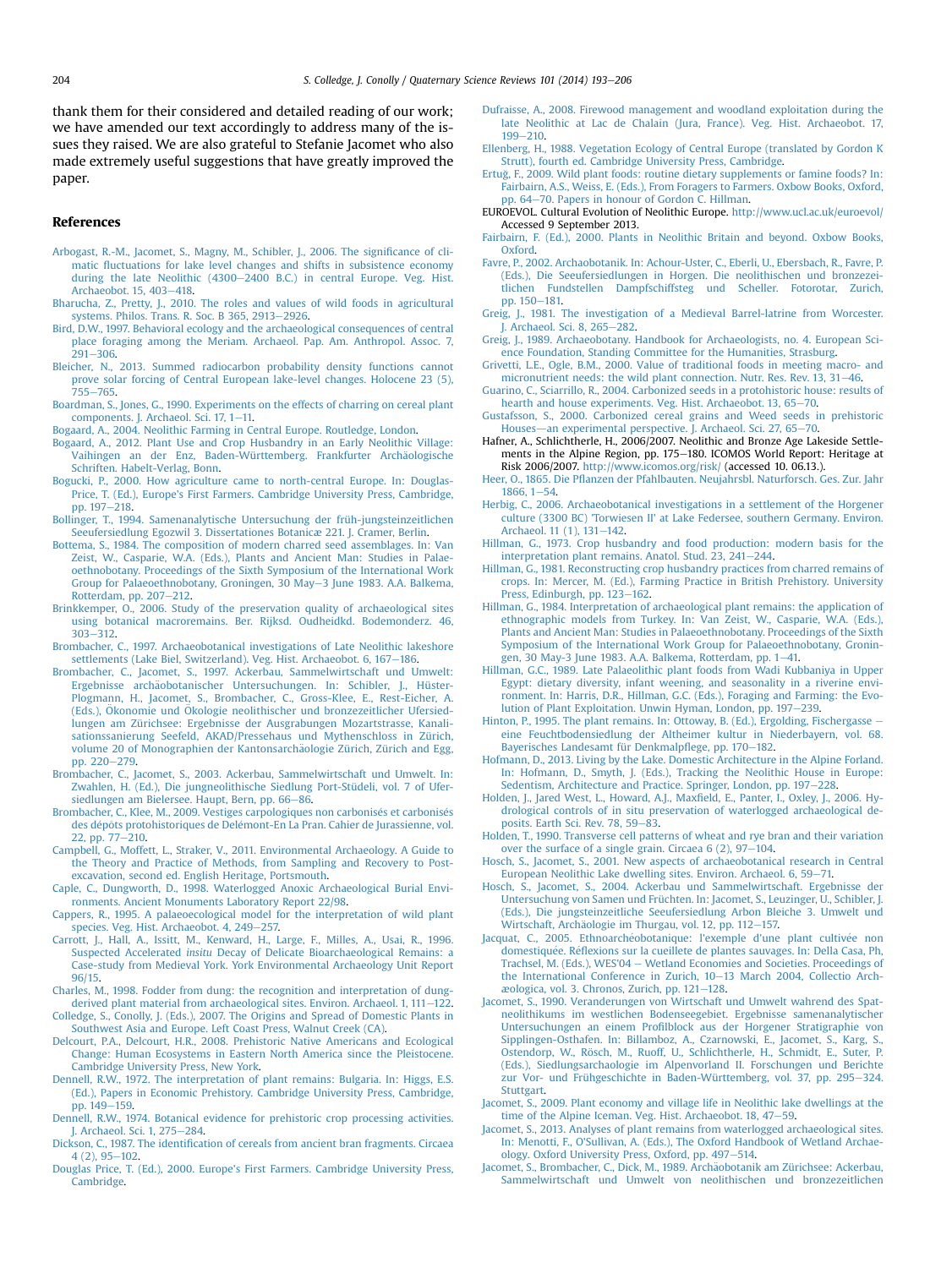<span id="page-12-0"></span>[Seeufersiedlungen im Raum Zürich. In: Berichte der Zürcher Denkmalp](http://refhub.elsevier.com/S0277-3791(14)00288-1/sref53)flege, [Monographien, vol. 7. Orell Füssli Verlag, Zürich](http://refhub.elsevier.com/S0277-3791(14)00288-1/sref53).

- [Jacomet, S., Brombacher, C., 2005. Reconstructing intra-site patterns in Neolithic](http://refhub.elsevier.com/S0277-3791(14)00288-1/sref54) [lakeshore settlements: the state of archaeobotanical research and future](http://refhub.elsevier.com/S0277-3791(14)00288-1/sref54) [prospects. In: Della Casa, Ph, Trachsel, M. \(Eds.\), WES'04](http://refhub.elsevier.com/S0277-3791(14)00288-1/sref54) - [Wetland Economies](http://refhub.elsevier.com/S0277-3791(14)00288-1/sref54) [and Societies. Proceedings of the International Conference in Zurich, 10-13](http://refhub.elsevier.com/S0277-3791(14)00288-1/sref54) [March 2004, Collectio Archæologica, vol. 3. Chronos, Zurich, pp. 69](http://refhub.elsevier.com/S0277-3791(14)00288-1/sref54)–[94](http://refhub.elsevier.com/S0277-3791(14)00288-1/sref54).
- [Jacomet, S., Kreuz, A., 1999. Arch](http://refhub.elsevier.com/S0277-3791(14)00288-1/sref55)a[obotanik. Aufgaben, Methoden und Ergebnisse](http://refhub.elsevier.com/S0277-3791(14)00288-1/sref55) [vegetations- und agrargeschichtlicher Forschung. Ulmer, Stuttgart](http://refhub.elsevier.com/S0277-3791(14)00288-1/sref55).
- [Jacomet, S., Leuzinger, U., Schibler, J., 2004. Die jungsteinzeitliche Seeu](http://refhub.elsevier.com/S0277-3791(14)00288-1/sref56)fersiedlung Arbon Bleiche 3. In: Umwelt und Wirtschaft, Archäologie im [Thurgau, vol. 12.](http://refhub.elsevier.com/S0277-3791(14)00288-1/sref56)
- [Jacomet, S., Wagner, C., 1987. Verkohlte P](http://refhub.elsevier.com/S0277-3791(14)00288-1/sref57)flanzenreste aus der Horgener Kultur[schicht von Zug-Vorstadt 26. Jahrb. Schweiz. Ges. Frügeschichte 70, 175](http://refhub.elsevier.com/S0277-3791(14)00288-1/sref57)-[179](http://refhub.elsevier.com/S0277-3791(14)00288-1/sref57).
- [Jones, G.E.M., 1984. Interpretation of archaeological plant remains: ethnographic](http://refhub.elsevier.com/S0277-3791(14)00288-1/sref58) [models from Greece. In: Van Zeist, W., Casparie, W.A. \(Eds.\), Plants and Ancient](http://refhub.elsevier.com/S0277-3791(14)00288-1/sref58) [Man: Studies in Palaeoethnobotany. Proceedings of the Sixth Symposium of the](http://refhub.elsevier.com/S0277-3791(14)00288-1/sref58) [International Work Group for Palaeoethnobotany, Groningen, 30 May](http://refhub.elsevier.com/S0277-3791(14)00288-1/sref58)-[3 June](http://refhub.elsevier.com/S0277-3791(14)00288-1/sref58) [1983. A.A. Balkema, Rotterdam, pp. 43](http://refhub.elsevier.com/S0277-3791(14)00288-1/sref58)-[61.](http://refhub.elsevier.com/S0277-3791(14)00288-1/sref58)
- [Jones, G., Charles, C., Bogaard, A., Hodgson, J.G., Palmer, C., 2005. The functional](http://refhub.elsevier.com/S0277-3791(14)00288-1/sref59) ecology of present-day arable weed fl[oras and its applicability for the identi](http://refhub.elsevier.com/S0277-3791(14)00288-1/sref59)fi[cation of past crop husbandry. Veg. Hist. Archaeobot. 14, 493](http://refhub.elsevier.com/S0277-3791(14)00288-1/sref59)-[504](http://refhub.elsevier.com/S0277-3791(14)00288-1/sref59).
- [Jones, M.K., 1984. The Ecological and Cultural Implications of Carbonised Seed As](http://refhub.elsevier.com/S0277-3791(14)00288-1/sref60)[semblages from Selected Archaeological Contexts in Southern Britain. Univer](http://refhub.elsevier.com/S0277-3791(14)00288-1/sref60)[sity of Oxford \(D.Phil. thesis\)](http://refhub.elsevier.com/S0277-3791(14)00288-1/sref60).
- [Jones, M.K., 1988. The phytosociology of early arable weed communities with](http://refhub.elsevier.com/S0277-3791(14)00288-1/sref61) [special reference to southern England. In: Küster, H. \(Ed.\), Der Pr](http://refhub.elsevier.com/S0277-3791(14)00288-1/sref61)ä[historische](http://refhub.elsevier.com/S0277-3791(14)00288-1/sref61) [Mensch und Seine Umwelt, Forschungen und Berichte zur Vor- und Früge](http://refhub.elsevier.com/S0277-3791(14)00288-1/sref61)[schichte in Baden-Württemburg, Band 31. Theiss, Stuttgart, pp. 43](http://refhub.elsevier.com/S0277-3791(14)00288-1/sref61)-[51.](http://refhub.elsevier.com/S0277-3791(14)00288-1/sref61)
- [Jones, J., Tinsley, H., Brunning, R., 2007. Methodologies for assessment of the state of](http://refhub.elsevier.com/S0277-3791(14)00288-1/sref62) [preservation of pollen and plant macrofossil remains in waterlogged deposits.](http://refhub.elsevier.com/S0277-3791(14)00288-1/sref62) Environ. Archaeol.  $12(1)$ ,  $71-86$ .
- Karg, S., Märkle, T., 2012. Continuity and changes in plant resources during the [Neolithic period in western Switzerland. Veg. Hist. Archaeobot. 11, 169](http://refhub.elsevier.com/S0277-3791(14)00288-1/sref63)-[176.](http://refhub.elsevier.com/S0277-3791(14)00288-1/sref63)
- [Kenward, H., Hall, A., 2000. Decay of delicate organic remains in shallow urban](http://refhub.elsevier.com/S0277-3791(14)00288-1/sref64) [deposits: are we at a watershed? Antiquity 74, 519](http://refhub.elsevier.com/S0277-3791(14)00288-1/sref64)-[525](http://refhub.elsevier.com/S0277-3791(14)00288-1/sref64).
- [Kirleis, W., Klooß, S., Kroll, H., Müller, J., 2012. Crop growing and gathering in the](http://refhub.elsevier.com/S0277-3791(14)00288-1/sref65) [northern German Neolithic: a review supplemented by new results. Veg. Hist.](http://refhub.elsevier.com/S0277-3791(14)00288-1/sref65) [Archaeobot. 21 \(3\), 221](http://refhub.elsevier.com/S0277-3791(14)00288-1/sref65)-[242.](http://refhub.elsevier.com/S0277-3791(14)00288-1/sref65)
- Knörzer, K.H., 1971. Urgeschichtliche Unkrä[uter im Rheinland. Ein Beitrag zur](http://refhub.elsevier.com/S0277-3791(14)00288-1/sref66) [Entstehungsgeschichte der Segetalgesellschaften. Vegetatio 23 \(1](http://refhub.elsevier.com/S0277-3791(14)00288-1/sref66)-[2\), 89](http://refhub.elsevier.com/S0277-3791(14)00288-1/sref66)-[111.](http://refhub.elsevier.com/S0277-3791(14)00288-1/sref66)
- Kreuz, A., 2012. Die Vertreibung aus dem Paradies? Archäobiologische Ergebnisse [zum Frühneolithikum im westlichen Mitteleuropa. Bericht der R](http://refhub.elsevier.com/S0277-3791(14)00288-1/sref67)ö[misch-Ger](http://refhub.elsevier.com/S0277-3791(14)00288-1/sref67) [manischen Kommission 91, 2010. Philipp von Zabern, Darmstadt/Mainz.](http://refhub.elsevier.com/S0277-3791(14)00288-1/sref67)
- [Kroll, H., 2007. The plant remains from the Neolithic funnel beaker site of wangels](http://refhub.elsevier.com/S0277-3791(14)00288-1/sref68) [in Holsatia, northern Germany. In: Colledge, S., Conolly, J. \(Eds.\), The Origins and](http://refhub.elsevier.com/S0277-3791(14)00288-1/sref68) [Spread of Domestic Plants in Southwest Asia and Europe. Left Coast Press,](http://refhub.elsevier.com/S0277-3791(14)00288-1/sref68) [Walnut Creek \(CA\), pp. 349](http://refhub.elsevier.com/S0277-3791(14)00288-1/sref68)-[357.](http://refhub.elsevier.com/S0277-3791(14)00288-1/sref68)
- [Kubiak-Martens, L., 2006. Botanical remains and plant food subsistence. Analecta](http://refhub.elsevier.com/S0277-3791(14)00288-1/sref69) [Praehist. Leiden. 37/38, 317](http://refhub.elsevier.com/S0277-3791(14)00288-1/sref69)-[338 \(and appendices 19.1 and 19.22\).](http://refhub.elsevier.com/S0277-3791(14)00288-1/sref69)
- [Kubiak-Martens, L., 2012. Botany: local vegetation and plant use. In: Smit, B.I.,](http://refhub.elsevier.com/S0277-3791(14)00288-1/sref70) [Brinkkemper, O., Kleijne, J.P., Lauwerier, R.C.G.M., Theunissen, E.M. \(Eds.\), Late](http://refhub.elsevier.com/S0277-3791(14)00288-1/sref70) [Neolithic Behavioural Variability in a Dynamic Landscape: a Kaleidoscope of](http://refhub.elsevier.com/S0277-3791(14)00288-1/sref70) [Gathering at Keinsmerbrug \(The Netherlands\). Cultural Heritage Agency of the](http://refhub.elsevier.com/S0277-3791(14)00288-1/sref70) [Netherlands, Amersfoort, pp. 81](http://refhub.elsevier.com/S0277-3791(14)00288-1/sref70)-[100 \(and appendix III\).](http://refhub.elsevier.com/S0277-3791(14)00288-1/sref70)
- Lechterbeck, J., Edinborough, K., Kerig, T., Fyfe, R., Roberts, R., Shennan, S., 2014. Is Neolithic land use correlated with demography? An evaluation of pollen derived land cover and radiocarbon inferred demographic change from Central Europe. Holocene. [http://hol.sagepub.com/content/early/2014/07/31/](http://hol.sagepub.com/content/early/2014/07/31/0959683614540952) [0959683614540952.](http://hol.sagepub.com/content/early/2014/07/31/0959683614540952)
- Maier, U., 1995. Moorstratigraphische und paläoethnobotanische Untersuchungen [in der jungsteinzeitlichen Moorsiedlung](http://refhub.elsevier.com/S0277-3791(14)00288-1/sref72) Ödenahlen am Federsee. Sied[lungsarch](http://refhub.elsevier.com/S0277-3791(14)00288-1/sref72)äologie im Alpenvorland. 3. Forschungen und Berichte zur Vor- und [Frühgeschichte in Baden-Württemberg, vol. 46, pp. 143](http://refhub.elsevier.com/S0277-3791(14)00288-1/sref72)-[253.](http://refhub.elsevier.com/S0277-3791(14)00288-1/sref72)
- [Maier, U., 1999. Agricultural activities and land use in a Neolithic village around](http://refhub.elsevier.com/S0277-3791(14)00288-1/sref73) 3900 B.C.: Hornstaad Hörnle IA, Lake Constance, Germany. Veg. Hist. Archae[obot. 8, 87](http://refhub.elsevier.com/S0277-3791(14)00288-1/sref73)-[94](http://refhub.elsevier.com/S0277-3791(14)00288-1/sref73).
- [Maier, U., 2001. Arch](http://refhub.elsevier.com/S0277-3791(14)00288-1/sref74)ä[obotanische Untersuchungen in der neolithischen Ufersiedlung](http://refhub.elsevier.com/S0277-3791(14)00288-1/sref74) Hornstaad-Hörnle IA am Bodensee. In: Maier, U., Vogt, R. (Eds.), Sied[lungsarch](http://refhub.elsevier.com/S0277-3791(14)00288-1/sref74)äologie im Alpenvorland VI – [Botanische und pedologische Untersu](http://refhub.elsevier.com/S0277-3791(14)00288-1/sref74)[chungen zur Ufersiedlung Hornstaad-H](http://refhub.elsevier.com/S0277-3791(14)00288-1/sref74)ö[rnle IA, Forschungen und Berichte zur](http://refhub.elsevier.com/S0277-3791(14)00288-1/sref74) [Vor- und Frühgeschichte in Baden-Wurttemberg, vol. 74, pp. 9](http://refhub.elsevier.com/S0277-3791(14)00288-1/sref74)-[384](http://refhub.elsevier.com/S0277-3791(14)00288-1/sref74).
- Maier, U., 2004. Archaöbotanische Untersuchungen in jung- und endneolithischen [Moorseidlungen am Federsee. In: K](http://refhub.elsevier.com/S0277-3791(14)00288-1/sref75)ö[ninger, J., Schlichterle, H. \(Eds.\),](http://refhub.elsevier.com/S0277-3791(14)00288-1/sref75) Ökonomischer und ökologischer Wandel am vorgeschichtlichen Federsee. Archäologische und naturwissenschaftliche Untersuchungen. Hemmnenhofener Skripte 5. Landesdenkmalamt Baden-Württemberg Archäologische Denkmalpfl[ege, pp. 71](http://refhub.elsevier.com/S0277-3791(14)00288-1/sref75)-[146](http://refhub.elsevier.com/S0277-3791(14)00288-1/sref75).
- [Maier, U., Harwath, A., 2011. Detecting intra-site patterns with systematic sam](http://refhub.elsevier.com/S0277-3791(14)00288-1/sref76)[pling strategies. Archaeobotanical grid sampling of the lakeshore settlement](http://refhub.elsevier.com/S0277-3791(14)00288-1/sref76) [Bad Buchau-Torwiesen II, southwest Germany. Veg. Hist. Archaeobot. 20,](http://refhub.elsevier.com/S0277-3791(14)00288-1/sref76)  $349 - 365.$  $349 - 365.$  $349 - 365.$  $349 - 365.$
- [Manning, K., Timpson, A., Colledge, S., Crema, E., Edinborough, K., Kerig, T.,](http://refhub.elsevier.com/S0277-3791(14)00288-1/sref77) [Shennan, S., 2014. The chronology of culture. A comparative assessment of](http://refhub.elsevier.com/S0277-3791(14)00288-1/sref77) [European Neolithic dating methods. Antiquity \(in press\).](http://refhub.elsevier.com/S0277-3791(14)00288-1/sref77)
- Märkle, T., Rösch, M., 2008. Experiments on the effects of carbonization on some [cultivated plant seeds. Veg. Hist. Archaeobot. 17 \(1\), S257](http://refhub.elsevier.com/S0277-3791(14)00288-1/sref78)-[S263.](http://refhub.elsevier.com/S0277-3791(14)00288-1/sref78)
- [Menotti, F., 2012. Wetland Archaeology and beyond. Theory and Practice. Oxford](http://refhub.elsevier.com/S0277-3791(14)00288-1/sref79) [University Press, Oxford.](http://refhub.elsevier.com/S0277-3791(14)00288-1/sref79)
- [Miller, N.F., 1984. The use of dung as fuel: an ethnographic example and an](http://refhub.elsevier.com/S0277-3791(14)00288-1/sref80) [archaeological application. Pal](http://refhub.elsevier.com/S0277-3791(14)00288-1/sref80)éorient  $10(2)$ ,  $71-79$  $71-79$ .
- [Miller, N.F., 1999. Plant Remains from Neolithic Gritille: Food and Fuel in the](http://refhub.elsevier.com/S0277-3791(14)00288-1/sref81) [Context of Animal Domestication. University of Pennsylvania Museum,](http://refhub.elsevier.com/S0277-3791(14)00288-1/sref81) [pp. 1](http://refhub.elsevier.com/S0277-3791(14)00288-1/sref81)-[21. MASCA Enthobotanical Laboratory Report 27.](http://refhub.elsevier.com/S0277-3791(14)00288-1/sref81)
- [Miller, N.F., Smart, T.L., 1984. Intentional burning of dung as fuel: a mechanism for](http://refhub.elsevier.com/S0277-3791(14)00288-1/sref82) [the incorporation of charred seeds into the archaeological record. J. Ethnobiol. 4](http://refhub.elsevier.com/S0277-3791(14)00288-1/sref82)  $(1), 15-28.$  $(1), 15-28.$  $(1), 15-28.$  $(1), 15-28.$
- [Milles, A., Williams, D., Gardner, N. \(Eds.\), 1989. The Beginnings of Agriculture.](http://refhub.elsevier.com/S0277-3791(14)00288-1/sref83) [British Archaeological Reports International Series S496. Oxford](http://refhub.elsevier.com/S0277-3791(14)00288-1/sref83).
- [Neef, R., 1990. Botanische Untersuchungen im jungneolithischen Pestenacker. Die](http://refhub.elsevier.com/S0277-3791(14)00288-1/sref84) ersten Ergebnisse, vol. 71. Berichte der Römisch Germanischen Kommission. [pp. 381](http://refhub.elsevier.com/S0277-3791(14)00288-1/sref84)-[389](http://refhub.elsevier.com/S0277-3791(14)00288-1/sref84).
- [Out, W.A., 2009. Sowing the Seed? Human Impact and Plant Subsistence in Dutch](http://refhub.elsevier.com/S0277-3791(14)00288-1/sref85) [Wetlands during the Late Mesolithic and Early and Middle Neolithic](http://refhub.elsevier.com/S0277-3791(14)00288-1/sref85)<br>[\(5500](http://refhub.elsevier.com/S0277-3791(14)00288-1/sref85)–3400 Cal BC) Archaeological Studies Leiden University, vol. 18. Leiden [University Press](http://refhub.elsevier.com/S0277-3791(14)00288-1/sref85).
- [Out, W.A., 2012. What's in a hearth? Seeds and fruits from the Neolithic](http://refhub.elsevier.com/S0277-3791(14)00288-1/sref86) fishing and [fowling camp at Bergschenhoek, the Netherlands, in a wider context. Veg. Hist.](http://refhub.elsevier.com/S0277-3791(14)00288-1/sref86) [Archaeobot. 21, 201](http://refhub.elsevier.com/S0277-3791(14)00288-1/sref86)-[214.](http://refhub.elsevier.com/S0277-3791(14)00288-1/sref86)
- [Penney, D., Green, D.I., Titchener, S.B., Titchener, B.G., Brown, T.A., Preziosi, R.F.,](http://refhub.elsevier.com/S0277-3791(14)00288-1/sref87) [2012. An unusual palaeobiocoenosis of subfossil spiders in Columbian copal.](http://refhub.elsevier.com/S0277-3791(14)00288-1/sref87) [Bull. Br. Arachnol. Soc. 15 \(7\), 241](http://refhub.elsevier.com/S0277-3791(14)00288-1/sref87)-[244](http://refhub.elsevier.com/S0277-3791(14)00288-1/sref87).
- [P](http://refhub.elsevier.com/S0277-3791(14)00288-1/sref88)é[trequin, P., 1986. Arch](http://refhub.elsevier.com/S0277-3791(14)00288-1/sref88)éologie lacustre et exemples ethnographiques : Le modèle toffinu. In: Pétrequin, P. (Ed.), Les Sites Littoraux Néolithiques de Clairvaux-Les-Lacs (Jura): I Problématique générale - [L'example de la station III.](http://refhub.elsevier.com/S0277-3791(14)00288-1/sref88) É[ditions de la](http://refhub.elsevier.com/S0277-3791(14)00288-1/sref88) [Maison des Sciences de l'Homme, Paris, pp. 57](http://refhub.elsevier.com/S0277-3791(14)00288-1/sref88)–[69](http://refhub.elsevier.com/S0277-3791(14)00288-1/sref88).
- [P](http://refhub.elsevier.com/S0277-3791(14)00288-1/sref89)é[trequin, P., 2005. Habitats lacustres n](http://refhub.elsevier.com/S0277-3791(14)00288-1/sref89)é[olithiques et perception du temps. Bull.](http://refhub.elsevier.com/S0277-3791(14)00288-1/sref89) [Soc. Prehist. Fr. 102 \(4\), 789](http://refhub.elsevier.com/S0277-3791(14)00288-1/sref89)-[802](http://refhub.elsevier.com/S0277-3791(14)00288-1/sref89).
- [P](http://refhub.elsevier.com/S0277-3791(14)00288-1/sref90)é[trequin, P., Bailly, M., 2004. Lake dwelling research in France: from climate to](http://refhub.elsevier.com/S0277-3791(14)00288-1/sref90) [demography. In: Menotti, F. \(Ed.\), Living on the Lake in Prehistoric Europe: 150](http://refhub.elsevier.com/S0277-3791(14)00288-1/sref90) [Years of Lake-dwelling Research. Routledge, London, pp. 36](http://refhub.elsevier.com/S0277-3791(14)00288-1/sref90)-[49.](http://refhub.elsevier.com/S0277-3791(14)00288-1/sref90)
- Plants For A Future. <http://www.pfaf.org/>Accessed 26 July 2013.
- [Raemaekers, D.C.M., Bakels, C.C., Beerenhout, B., Van Gijn, A.L., Hanninen, K.,](http://refhub.elsevier.com/S0277-3791(14)00288-1/sref91) [Molenaar, S., Verbruggen, M., Vermeeren, C., 1997. Wateringen 4: a settlement](http://refhub.elsevier.com/S0277-3791(14)00288-1/sref91) [of the Middle Neolithic Hazendonk 3 Group in the Dutch coastal area. Analecta](http://refhub.elsevier.com/S0277-3791(14)00288-1/sref91) [Praehist. Leiden. 29, 143](http://refhub.elsevier.com/S0277-3791(14)00288-1/sref91)-[192.](http://refhub.elsevier.com/S0277-3791(14)00288-1/sref91)
- Riehl, S., 2004. Jungneolithische Pfl[anzenproduktion und Nutzung des Naturraums](http://refhub.elsevier.com/S0277-3791(14)00288-1/sref92) [am Überlinger See/Bodensee: Arch](http://refhub.elsevier.com/S0277-3791(14)00288-1/sref92)ä[obotanische Untersuchungen an Kultur](http://refhub.elsevier.com/S0277-3791(14)00288-1/sref92) schichtsedimenten aus der Seeufersiedlung Sipplingen. In: Köninger, J., [Schlichtherle, H. \(Eds.\), Siedlungen der Pfyner Kultur im Osten der P](http://refhub.elsevier.com/S0277-3791(14)00288-1/sref92)flahlbau[bucht von Sipplingen, Bodenseekreis, Naturwissenschaftliche Untersuchungen.](http://refhub.elsevier.com/S0277-3791(14)00288-1/sref92) [Hemmenhofener Skripte 4, Band 2, pp. 9](http://refhub.elsevier.com/S0277-3791(14)00288-1/sref92)-[76.](http://refhub.elsevier.com/S0277-3791(14)00288-1/sref92)
- [Robinson, D.E., Harild, J.A., 2002. Archaeobotany of an early Erteb](http://refhub.elsevier.com/S0277-3791(14)00288-1/sref93)ø[lle \(Late Meso](http://refhub.elsevier.com/S0277-3791(14)00288-1/sref93)[lithic\) site at Halsskov, Zealand, Denmark. In: Mason, S.L.R., Hather, J.G. \(Eds.\),](http://refhub.elsevier.com/S0277-3791(14)00288-1/sref93) [Hunter](http://refhub.elsevier.com/S0277-3791(14)00288-1/sref93)-[Gatherer Archaeobotany. Perspectives from the Northern Temperate](http://refhub.elsevier.com/S0277-3791(14)00288-1/sref93) [Zone. Institute of Archaeology, UCL, London, pp. 84](http://refhub.elsevier.com/S0277-3791(14)00288-1/sref93)-[95.](http://refhub.elsevier.com/S0277-3791(14)00288-1/sref93)
- [Robinson, D.R., Rasmussen, P., 1989. Botanical investigations at the Neolithic lake](http://refhub.elsevier.com/S0277-3791(14)00288-1/sref94) [village at Weier, north east Switzerland: leaf hay and cereals as animal](http://refhub.elsevier.com/S0277-3791(14)00288-1/sref94) [fodder. In: Milles, A., Williams, D., Gardner, N. \(Eds.\), The Beginnings of](http://refhub.elsevier.com/S0277-3791(14)00288-1/sref94) [Agriculture, British Archaeological Reports International Series 496. Oxford,](http://refhub.elsevier.com/S0277-3791(14)00288-1/sref94) [pp. 149](http://refhub.elsevier.com/S0277-3791(14)00288-1/sref94)-[163](http://refhub.elsevier.com/S0277-3791(14)00288-1/sref94).
- Rösch, M., 1990. Hegne-Galgenacker am Gnadensee: Erste botanische Daten zur [Schnurkeramik am Bodensee. In: Siedlungsarch](http://refhub.elsevier.com/S0277-3791(14)00288-1/sref95)ä[ologie im Alpenvorland 2.](http://refhub.elsevier.com/S0277-3791(14)00288-1/sref95) [Forschungen und Berichte zur Vor- und Frühgeschichte in Baden-Württemberg,](http://refhub.elsevier.com/S0277-3791(14)00288-1/sref95) [vol. 37. Theiss, Stuttgart, pp. 199](http://refhub.elsevier.com/S0277-3791(14)00288-1/sref95)-[226](http://refhub.elsevier.com/S0277-3791(14)00288-1/sref95).
- Rösch, M., 1993. Prehistoric land use as recorded in a lake-shore core at Lake [Constance. Veg. Hist. Archaeobot. 2, 213](http://refhub.elsevier.com/S0277-3791(14)00288-1/sref96)-[232.](http://refhub.elsevier.com/S0277-3791(14)00288-1/sref96)
- Rösch, M., 2013. Land use and food production in central Europe from the Neolithic [to the Medieval period: change of landscape, soils and agricultural systems](http://refhub.elsevier.com/S0277-3791(14)00288-1/sref97) [according to archaeobotanical data. In: Kerig, T., Zimmerman, A. \(Eds.\), Eco](http://refhub.elsevier.com/S0277-3791(14)00288-1/sref97)[nomic Archaeology: from Structure to Performance, Universit](http://refhub.elsevier.com/S0277-3791(14)00288-1/sref97)ä[tsforschungen](http://refhub.elsevier.com/S0277-3791(14)00288-1/sref97) [zur pr](http://refhub.elsevier.com/S0277-3791(14)00288-1/sref97)ä[historishen Arch](http://refhub.elsevier.com/S0277-3791(14)00288-1/sref97)äologie, Band 237. Verlag Dr. Rudolf Habelt GmbH [Bonn, pp. 109](http://refhub.elsevier.com/S0277-3791(14)00288-1/sref97)-[127.](http://refhub.elsevier.com/S0277-3791(14)00288-1/sref97)
- [Saul, H., Madella, M., Fischer, A., Glykou, A., Hartz, S., Craig, O.E., 2013. Phytoliths in](http://refhub.elsevier.com/S0277-3791(14)00288-1/sref98) [pottery reveal the use of spice in European Prehistoric cuisine. PLoS18/8, e70583](http://refhub.elsevier.com/S0277-3791(14)00288-1/sref98).
- [Schibler, J., 2006. The economy and environment of the 4th and 3rd millennia BC in](http://refhub.elsevier.com/S0277-3791(14)00288-1/sref99) [the northern Alpine foreland based on studies of animal bones. Environ.](http://refhub.elsevier.com/S0277-3791(14)00288-1/sref99) [Archaeol. 11 \(1\), 49](http://refhub.elsevier.com/S0277-3791(14)00288-1/sref99)-[64](http://refhub.elsevier.com/S0277-3791(14)00288-1/sref99).
- [Schibler, J., Jacomet, S., 2010. Short climatic](http://refhub.elsevier.com/S0277-3791(14)00288-1/sref100) fluctuations and their impact on human [economies and societies: the potential of the Neolithic lake shore settlements](http://refhub.elsevier.com/S0277-3791(14)00288-1/sref100) in the Alpine foreland. Environ. Archaeol.  $15$  (2),  $173-182$  $173-182$ .
- [Schier, W., 2009. Extensiver Brandfeldbau und die Ausbreitung der neolithischen](http://refhub.elsevier.com/S0277-3791(14)00288-1/sref101) [Wirtschaftsweise in Mitteleuropa und Südskandinavien am Ende des 5. Jahr](http://refhub.elsevier.com/S0277-3791(14)00288-1/sref101)tausends v. Chr. Praehist. Z 84 $(1)$ , 15-[43](http://refhub.elsevier.com/S0277-3791(14)00288-1/sref101).
- [Schier, W., Ehrman, O., R](http://refhub.elsevier.com/S0277-3791(14)00288-1/sref102)ö[sch, M., Bogendrieder, A., Hall, M., Herrman, L., Schultz, E.,](http://refhub.elsevier.com/S0277-3791(14)00288-1/sref102) [2013. The economics of Neolithic swidden cultivation: results of an experi](http://refhub.elsevier.com/S0277-3791(14)00288-1/sref102)[mental long-term project in Forchtenberg \(Baden-Württemberg, Germany\). In:](http://refhub.elsevier.com/S0277-3791(14)00288-1/sref102) [Kerig, T., Zimmerman, A. \(Eds.\), Economic Archaeology: from Structure to Per](http://refhub.elsevier.com/S0277-3791(14)00288-1/sref102)[formance, Universit](http://refhub.elsevier.com/S0277-3791(14)00288-1/sref102)ätsforschungen zur prähistorishen Archä[ologie, Band 237.](http://refhub.elsevier.com/S0277-3791(14)00288-1/sref102) [Verlag Dr. Rudolf Habelt GmbH, Bonn, pp. 97](http://refhub.elsevier.com/S0277-3791(14)00288-1/sref102)-[106](http://refhub.elsevier.com/S0277-3791(14)00288-1/sref102).